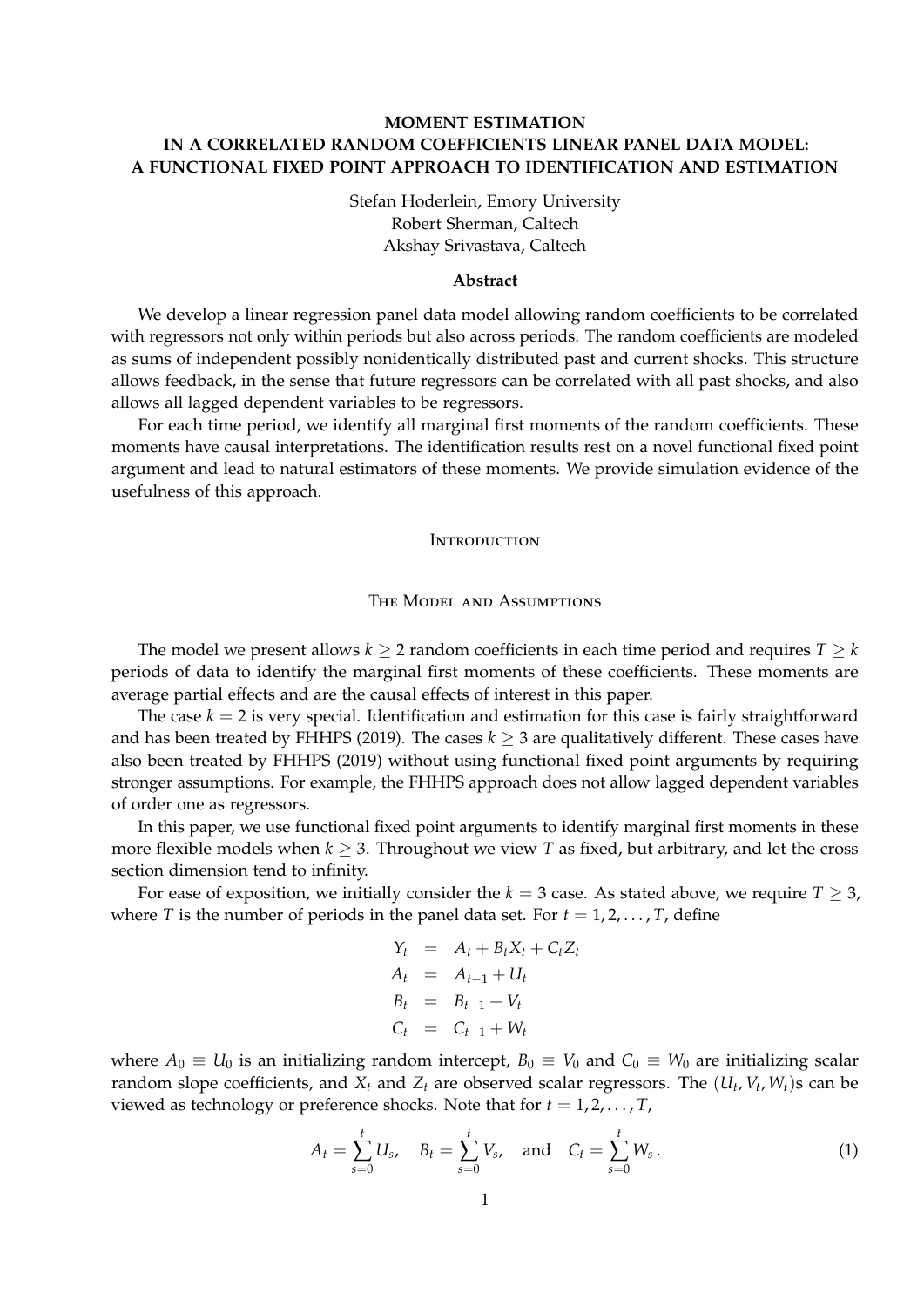That is, the random coefficients are sums of past and current shocks. Write  $S_t$  for shocks  $(U_t, V_t, W_t)$ ,  $t = 0, 1, 2, \ldots, T$ . Write  $R_t$  for all nonconstant *t*th period regressors  $(X_t, Z_t)$ ,  $t = 1, 2, \ldots, T$ .

Define the  $3 \times 3$  matrix  $M_3$  as follows:

$$
M_3 = \left[ \begin{array}{ccc} 1 & X_1 & Z_1 \\ 1 & X_2 & Z_2 \\ 1 & X_3 & Z_3 \end{array} \right] = \left[ \begin{array}{ccc} 1 & R_1 \\ 1 & R_2 \\ 1 & R_3 \end{array} \right]
$$

Define  $M_{3t}$  analogous to  $M_3$  for successive periods  $t$ ,  $t + 1$ , and  $t + 2$ . Thus,  $M_3 \equiv M_{31}$ . Finally, let  $S_{X_t}$  denote the support of  $X_t$ ,  $t = 1, 2, \ldots, T$ .

We make the following assumptions for  $t = 1, 2, \ldots, T$  where  $T \geq 3$ :

**A0.** The linear panel data model defined above holds.

**A1.**  $S_t$  ⊥ ( $S_0$ , . . . ,  $S_{t-1}$ ,  $R_1$ , . . . ,  $R_t$ ).

**A2.**  $R_t$  is continuously distributed,  $S_{R_1} = \cdots = S_{R_T}$ , and  $P\{\text{det }M_{3t} = 0\} = 0$ .

**A3.** For *t* = 2, . . . , *T*,  $E(1, R_t)(1, R_t)'$  is invertible.

Assumption **A0** defines the model and implies (1). Assumption **A1** says that current shocks are independent of past shocks as well as past and current regressors, but allows future regressors to be correlated with past shocks. This is desirable, since future regressors are often choice variables whose values depend on past shocks. The assumption that current shocks can be correlated with future regressors can be interpreted to mean that it takes at least one period for decision makers to react to current shocks when choosing levels of regressors. This assumption also allows lagged values of the dependent variables to be regressors for lags of any order. (1) and **A1** imply that current shocks are independent of past random coefficients:  $S_t \perp (A_s, B_s, C_s)$  for  $s < t$ . In addition, (1) and **A1** imply that any regressor in any time period can be correlated with any random coefficient in any time period through past shocks. Thus, the model allows endogeneity, or unobserved heterogeneity, of a general type.

The continuous distribution, common support, and determinant assumptions in **A2** are used to streamline identification arguments.

Finally, the invertibility condition **A3** is a mild regularity condition used to identify shock means in a local regression. $<sup>1</sup>$ </sup>

The rest of the paper is organized as follows. The next section presents the identification argument using the functional fixed point idea. Section 3 describes the estimation procedure. Section 4 presents simulation results illustrating estimator performance. Section 5 concludes.

#### **IDENTIFICATION**

This section presents the functional fixed point argument for identifying marginal first moments of the random coefficients of the model introduced in the last section.

We start by proving the result for the case  $k = 3$ , where  $k$  is the number of random coefficients in each time period. We then prove the result for  $k = 4$ , which generalizes in an obvious way to cover the general case  $k \geq 3$ .

<sup>1</sup>As in FHHPS (2019), any number of additional terms with nonrandom slope coefficients can be included in the response *Yt* in model **A0**. In this case these coefficients are estimated along with the shock means in a local regression. For ease of exposition, we have not included these additional terms as part of the model.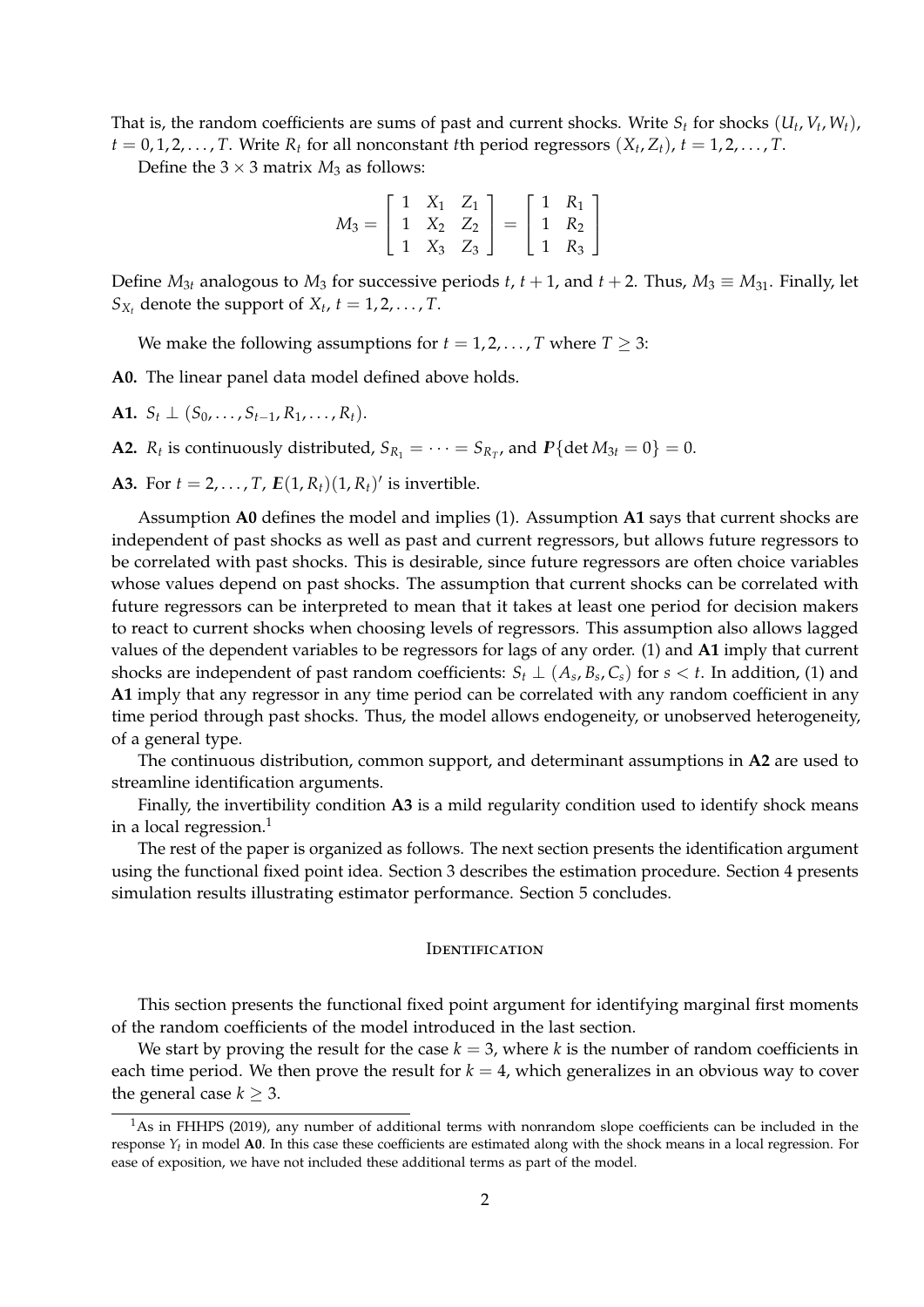We begin with the  $k = 3$  case, where we require  $T \geq 3$ , where *T* is the number of periods in the panel data set. For simplicity, consider the case  $T = 3$ . Generalization is immediate to the case  $k = 3$ and  $T \geq 3$  by applying the arguments for the  $k = 3$  and  $T = 3$  case to all sets of three consecutive time periods of data.

Recall the model and assumptions from the previous section. It follows from assumption **A0** that

$$
Y_1 = A_1 + B_1 X_1 + C_1 Z_1
$$
  
\n
$$
Y_2 = A_1 + B_1 X_2 + C_1 Z_2 + U_2 + V_2 X_2 + W_2 Z_2
$$
  
\n
$$
Y_3 = A_1 + B_1 X_3 + C_1 Z_3 + (U_2 + U_3) + (V_2 + V_3) X_3 + (W_2 + W_3) Z_3.
$$

Invoke the common support condition in **A2** to see that

$$
E(Y_2 - Y_1 | X_2 = X_1 = x_2, Z_2 = Z_1 = z_2) = EU_2 + EV_2x_2 + EW_2z_2
$$
  

$$
E(Y_3 - Y_2 | X_3 = X_2 = x_3, Z_3 = Z_2 = z_3) = EU_3 + EV_3x_3 + EW_3z_3.
$$

Invoke **A3**, and use standard regression arguments with stayers (those sampling units whose regressor values do not change from period to period) to identify all 6 shock expectations in the last display.

Recall that  $R_t = (X_t, Z_t)$ . Define  $R_{12} = (R_1, R_2)$ . Abbreviate  $E(Y_t | R_{12} = r_{12}, R_3 = r_3)$  to  $E(Y_t | r_{12}, r_3)$ . If we average the  $Y_t$ s conditional on  $(R_{12}, R_3) = (r_{12}, r_3)$  and apply **A1** we get the following system of equations:

$$
E(Y_1 | r_{12}, r_3) = E(A_1 | r_{12}, r_3) + E(B_1 | r_{12}, r_3)x_1 + E(C_1 | r_{12}, r_3)z_1
$$
  
\n
$$
E(Y_2 | r_{12}, r_3) = E(A_1 | r_{12}, r_3) + E(B_1 | r_{12}, r_3)x_2 + E(C_1 | r_{12}, r_3)z_2
$$
  
\n
$$
+ E(U_2 | r_{12}, r_3) + E(V_2 | r_{12}, r_3)x_2 + E(W_2 | r_{12}, r_3)z_2
$$
  
\n
$$
E(Y_3 | r_{12}, r_3) = E(A_1 | r_{12}, r_3) + E(B_1 | r_{12}, r_3)x_3 + E(C_1 | r_{12}, r_3)z_3
$$
  
\n
$$
+ E(U_2 | r_{12}, r_3) + E(V_2 | r_{12}, r_3)x_3 + E(W_2 | r_{12}, r_3)z_3
$$
  
\n
$$
+ EU_3 + EV_3x_3 + EW_3z_3.
$$

If we can identify  $E(A_1 | r_{12}, r_3)$ ,  $E(B_1 | r_{12}, r_3)$ , and  $E(C_1 | r_{12}, r_3)$ , then we can achieve the objective of identifying  $EA_1$ ,  $EB_1$ , and  $EC_1$  by averaging over  $(R_{12}, R_3)$ . However, above we have a system of 3 linear equations in the 6 unknowns  $E(A_1 | r_{12}, r_3)$ ,  $E(B_1 | r_{12}, r_3)$ ,  $E(C_1 | r_{12}, r_3)$ ,  $E(U_2 | r_{12}, r_3)$ ,  $E(V_2 | r_{12}, r_3)$ , and  $E(W_2 | r_{12}, r_3)$ , an underidentified system. The problem is that **A1** allows *R*<sup>3</sup> to be correlated with all the second period shocks, introducing 3 extra unknowns.

Alternatively, if we can identify, say,  $E(A_1 | r_{12})$ ,  $E(B_1 | r_{12})$ , and  $E(C_1 | r_{12})$ , then we can identify *EA*<sub>1</sub>, *EB*<sub>1</sub>, and *EC*<sub>1</sub> by averaging over *R*<sub>12</sub>. If we average the *Y*<sub>*t*</sub>s conditional on *R*<sub>12</sub> = *r*<sub>12</sub> and apply **A1** we get the following system of equations:

$$
E(Y_1 | r_{12}) = E(A_1 | r_{12}) + E(B_1 | r_{12})x_1 + E(C_1 | r_{12})z_1
$$
  
\n
$$
E(Y_2 | r_{12}) = E(A_1 | r_{12}) + E(B_1 | r_{12})x_2 + E(C_1 | r_{12})z_2
$$
  
\n
$$
+ EU_2 + EV_2x_2 + EW_2z_2
$$
  
\n
$$
E(Y_3 | r_{12}) = E(A_1 | r_{12}) + E(B_1X_3 | r_{12}) + E(C_1Z_3 | r_{12})
$$
  
\n
$$
+ EU_2 + E(V_2X_3 | r_{12}) + E(W_2Z_3 | r_{12})
$$
  
\n
$$
+ EU_3 + EV_3E(X_3 | r_{12}) + EW_3E(Z_3 | r_{12}).
$$

This is a system of 3 linear equations in the 3 principle unknowns  $E(A_1 | r_{12})$ ,  $E(B_1 | r_{12})$ , and  $E(C_1 | r_{12})$ , as well as the 4 extra unknowns  $E(B_1 X_3 | r_{12})$ ,  $E(C_1 Z_3 | r_{12})$ ,  $E(V_2 X_3 | r_{12})$ , and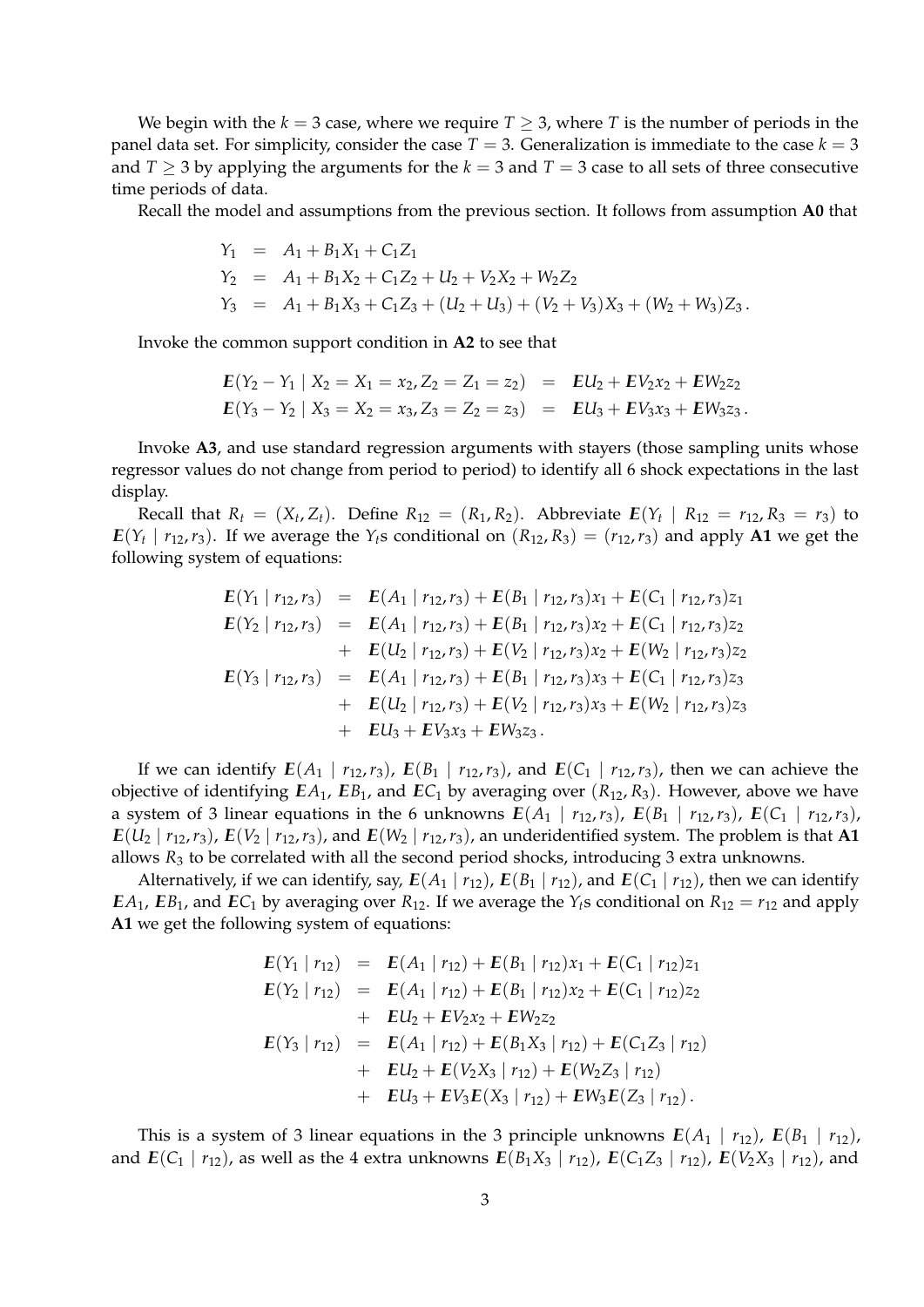*IE*(*W*2*Z*<sup>3</sup> | *r*12), again, an underidentified system. Extra unknowns arise because both factors in products of either coefficients and regressors or second period shocks and regressors are generally functions of  $R_3$ , and so are mixed together when taking expectations given  $R_{12} = r_{12}$ .

Functional fixed point ideas can be used to obtain a system of 3 linear equations in the 3 unknowns  $E(A_1 | r_{12})$ ,  $E(B_1 | r_{12})$ , and  $E(C_1 | r_{12})$ . Averaging over  $R_{12}$  then leads to identification of the marginal means  $EA_1$ ,  $EB_1$ ,  $EC_1$ , as well as the marginal means in periods 2 and 3. The idea is to replace *x*<sup>3</sup> and *z*<sup>3</sup> with functions of *r*<sup>12</sup> so that separation between various expectations and regressors can be achieved. However, not just any function of *r*<sup>12</sup> will suffice. We must find an identifiable substitute for  $E(Y_3 | r_{12})$  corresponding to this special function of  $r_{12}$ .

To this end, recall that  $Y_3 = A_3 + B_3X_3 + C_3Z_3$ . Note that  $Y_3$  depends on  $R_3 = (X_3, Z_3)$  implicitly through  $(A_3, B_3, C_3)$  and explicitly through  $(X_3, Z_3)$ . So, write  $Y_3 \equiv Y_3(R_3, R_3)$  where the first  $R_3$ refers to implicit dependence and the second  $R_3$  to explicit dependence. Note that  $Y_3(s,t)$ , where both *s* and *t* are realizations of  $R_3$ , can be a realization of  $Y_3$  from the model if and only if  $s = t$ . Also note that, conditional on  $R_{12} = r_{12}$ ,  $Y_3$  depends implicitly and explicitly on  $R_3$ .

Let  $r_3^0 = (x_3^0, z_3^0) \equiv (x_3^0(r_{12}), z_3^0(r_{12}))$  denote a function of  $r_{12}$  that is also a possible realization of *R*<sub>3</sub> | *r*<sub>12</sub>. For example, we might take  $r_3^0 = E(R_3 | r_{12}) = (E(X_3 | r_{12}), E(Z_3 | r_{12}))$ . Or we might take, for 2 × 1 vectors *α*, *β*,  $\gamma$ , and *δ*,  $r_3^0 = (r_1 \alpha + r_2 \beta, r_1 \gamma + r_2 \delta)$ . And so on.

Consider the object

$$
E(Y_3(\cdot, r_3^0) | r_{12}) = E(A_3 + B_3x_3^0 + C_3z_3^0 | r_{12}).
$$

By the LIE (law of iterated expectations),

$$
E(Y_3(\cdot, r_3^0) | r_{12}) = E\left[E(Y_3(r_3, r_3^0) | r_{12}, r_3) | r_{12}\right]
$$

where the outer expectation on the RHS is over  $R_3$  given  $r_{12}$ . By the IMVT (integral mean value theorem), there exists a function  $r_3^1 = (x_3^1, z_3^1) \equiv (x_3^1(r_{12}), z_3^1(r_{12}))$  such that

$$
E(Y_3(\cdot,r_3^0) | r_{12}) = E(Y_3(r_3^1,r_3^0) | r_{12},r_3^1).
$$

The IMVT step defines a mapping:  $m(r_3^0) = r_3^1$ . Consider the sequence of mappings

$$
r_3^i = m(r_3^{i-1}) \quad i = 1, 2, \dots
$$

Does this sequence of functions have a fixed point?

Suppose for the moment that a fixed point function exists, and call it

$$
r_3^* = (x_3^*, z_3^*) \equiv (x_3^*(r_{12}), z^*(r_{12})).
$$

This means that

$$
E(Y_3(\cdot,r_3^*) | r_{12}) = E(Y_3(r_3^*,r_3^*) | r_{12},r_3^*)
$$

If we knew  $r_3^*$ , we would be able to estimate the LHS using the RHS: average the observed *Y*<sub>3</sub>s local to  $r_{12}$  and  $r_3^*$ .

Now return to the original system of equations but this time replace  $Y_3 \equiv Y_3(R_3, R_3)$  with *Y*<sub>3</sub>( $R_3$ ,  $r_3^*$ ) and take expectations of *Y*<sub>1</sub>, *Y*<sub>2</sub>, and *Y*<sub>3</sub>( $R_3$ ,  $r_3^*$ ) conditional on  $R_{12} = r_{12}$  to get

$$
E(Y_1 | r_{12}) = E(A_1 | r_{12}) + E(B_1 | r_{12})x_1 + E(C_1 | r_{12})z_1
$$
  
\n
$$
E(Y_2 | r_{12}) = E(A_1 | r_{12}) + E(B_1 | r_{12})x_2 + E(C_1 | r_{12})z_2
$$
  
\n
$$
+ EU_2 + EV_2x_2 + EW_2z_2
$$
  
\n
$$
E(Y_3(\cdot, r_3^*) | r_{12}) = E(A_1 | r_{12}) + E(B_1 | r_{12})x_3^* + E(C_1 | r_{12})z_3^*
$$
  
\n
$$
+ EU_2 + EV_2x_3^* + EW_2z_3^*
$$
  
\n
$$
+ EU_3 + EV_3x_3^* + EW_3z_3^*.
$$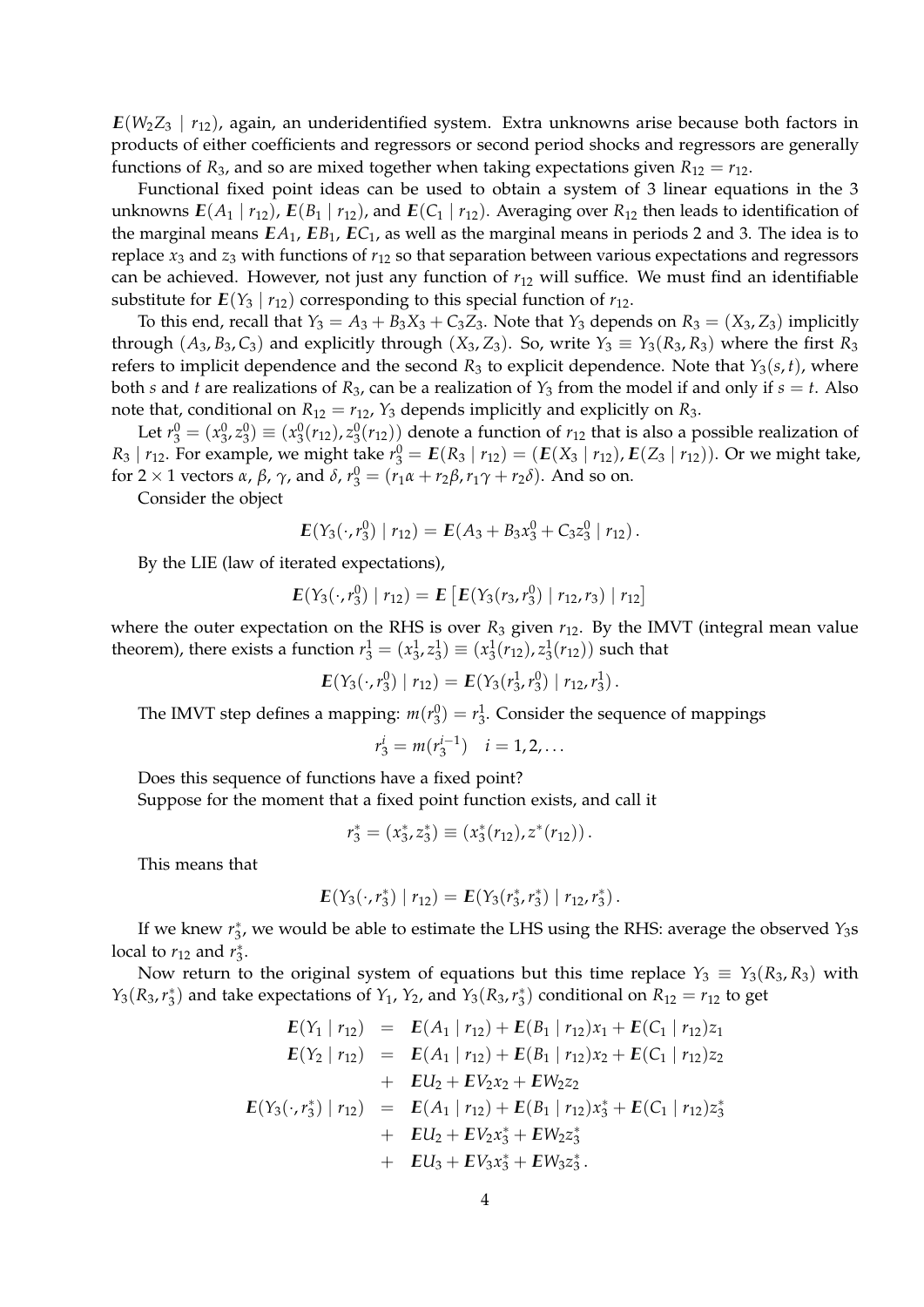We have achieved separation and can identify the special expectation  $E(Y_3(\cdot,r_3^*) | r_{12})$ . Deduce that we have 3 linear equations in the 3 unknowns  $E(A_1 | r_{12})$ ,  $E(B_1 | r_{12})$ , and  $E(C_1 | r_{12})$ . By the determinant condition in **A2** we can solve this system on a set of probability one and so can identify  $E(A_1 | r_{12})$ ,  $E(B_1 | r_{12})$ , and  $E(C_1 | r_{12})$ . By averaging over  $R_{12}$  we can identify  $EA_1$ ,  $EB_1$ , and  $EC_1$ . Since all the shock moments are identified, we can identify  $EA_2$ ,  $EB_2$ , and  $EC_2$  and  $EA_3$ ,  $EB_3$ , and  $EC<sub>3</sub>$  as well.

So, the questions is: can we find a fixed point function? It turns out that we can if we restrict the random coefficients to be linear regressions in *R*<sup>12</sup> and *R*3.

Consider the following model:

$$
A_3 = \alpha_0 + R_{12}\alpha + R_{3}a + \epsilon_A
$$
  
\n
$$
B_3 = \beta_0 + R_{12}\beta + R_{3}b + \epsilon_B
$$
  
\n
$$
C_3 = \gamma_0 + R_{12}\gamma + R_{3}c + \epsilon_C
$$

for any constants  $α_0$ ,  $β_0$ ,  $γ_0$ , any  $4 \times 1$  vectors  $α$ ,  $β$ , and  $γ$ , and any  $2 \times 1$  vectors  $a$ ,  $b$ , and  $c$  where all the errors have mean zero conditional on *R*<sup>12</sup> and *R*3. Note that this model is consistent with the original model assumptions. For example, it follows from **A0** and **A1** that  $A_3 = U_0 + U_1 + U_2 + U_3$ and that *U*<sub>3</sub> is independent of  $(U_0, U_1, U_2, R_{12}, R_3)$ . Thus, we can take  $\epsilon_A = U_3 - EU_3$  and write  $U_3 = EU_3 + \epsilon_A$ . Since  $\epsilon_A$  is independent of  $R_{12}$  and  $R_3$ ,  $\epsilon_A$  must have mean zero conditional on  $R_{12}$ and *R*3. Moreover, *IEU*<sup>3</sup> can be absorbed into *α*0. Assumption **A1** also allows *A*<sup>3</sup> to depend on *R*<sup>12</sup> and  $R_3$  through past shocks, and so a model linear in  $R_{12}$  and  $R_3$  is also consistent with the original model. Argue similarly for  $B_3$  and  $C_3$ .

Recall that  $Y_3 = A_3 + B_3X_3 + C_3Z_3 = Y_3(R_3, R_3)$ . Choose starting functions  $r_3^0 = (x_3^0, z_3^0)$  where  $x_3^0 = E(X_3 | r_{12})$  and  $z_3^0 = E(Z_3 | r_{12}).$ 

Then, by direct calculation (and, for ease of notation, we take all the intercepts to be zero), we get

$$
E(Y_3(\cdot, r_3^0) | r_{12}) = E(A_3 + B_3x_3^0 + C_3z_3^0 | r_{12})
$$
  
\n
$$
= E(A_3 | r_{12}) + E(B_3 | r_{12})x_3^0 + E(C_3 | r_{12})z_3^0
$$
  
\n
$$
= r_{12}\alpha + E(R_3 | r_{12})a + [r_{12}\beta + E(R_3 | r_{12})b]x_3^0
$$
  
\n
$$
+ [r_{12}\gamma + E(R_3 | r_{12})c]z_3^0
$$
  
\n
$$
= r_{12}\alpha + r_3^0a + [r_{12}\beta + r_3^0b]x_3^0 + [r_{12}\gamma + r_3^0c]z_3^0.
$$

The LIE and the IMVT imply there exists  $r_3^1 = (x_3^1(r_{12}), z_3^1(r_{12}))$  such that

$$
E(Y_3(\cdot, r_3^0) | r_{12}) = E(Y_3(r_3^1, r_3^0) | r_{12}, r_3^1) = E(Y_3(r_3^1, r_3^0) | r_{12})
$$
  
=  $r_{12}\alpha + r_3^1 a + [r_{12}\beta + r_3^1 b] x_3^0 + [r_{12}\gamma + r_3^1 c] z_3^0.$ 

Therefore, we may take  $r_3^1 = r_3^0$  and conclude that  $r_3^0 = r_3^*$ .

In other words, the natural starting functions turn out to be fixed point functions.

We now consider the case  $k = 4$  and  $T = 4$ . The generalization to case  $k = 4$  and  $T \ge 4$  is immediate by considering all sets of 4 consecutive time periods of data. For simplicity, we consider the case where the number of nonrandom coefficients in the model is zero. For time periods  $t = 1, 2, 3, 4$ , define

$$
Y_t = A_t + B_t X_t + C_t Z_t + D_t L_t
$$
  
\n
$$
A_t = A_{t-1} + U_t
$$
  
\n
$$
B_t = B_{t-1} + V_t
$$
  
\n
$$
C_t = C_{t-1} + W_t
$$
  
\n
$$
D_t = D_{t-1} + M_t
$$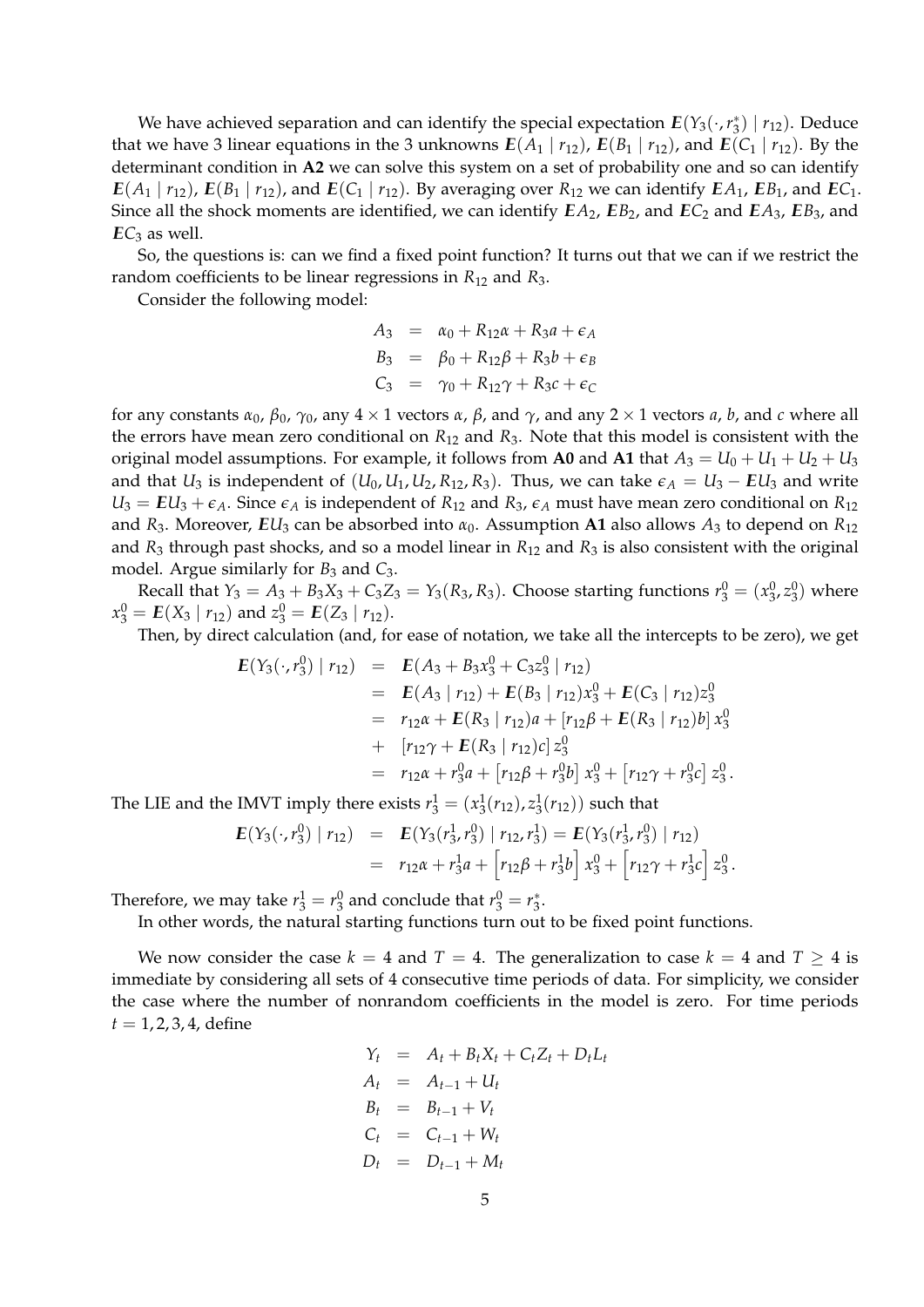where  $A_0 \equiv U_0$  is an initializing random intercept,  $B_0 \equiv V_0$ ,  $C_0 \equiv W_0$ , and  $D_0 \equiv M_0$  are initializing scalar random slope coefficients, and *X<sup>t</sup>* , *Z<sup>t</sup>* , and *L<sup>t</sup>* are observed scalar regressors. The  $(U_t, V_t, W_t, M_t)$ s can be viewed as technology or preference shocks. As before, for  $t = 1, 2, 3, 4$ ,

$$
A_t = \sum_{s=0}^t U_s, \quad B_t = \sum_{s=0}^t V_s, \quad C_t = \sum_{s=0}^t W_s, \quad \text{and} \quad D_t = \sum_{s=0}^t M_s.
$$
 (2)

Again, the random coefficients are sums of past and current shocks.

Write  $S_t$  for shocks  $(U_t, V_t, W_t, M_t)$  and  $R_t$  for regressors  $(X_t, Z_t, L_t)$ ,  $t = 1, 2, 3, 4$ . Define the  $4 \times 4$ matrix  $M_4$  as follows:

$$
M_4 = \begin{bmatrix} 1 & X_1 & Z_1 & L_1 \\ 1 & X_2 & Z_2 & L_2 \\ 1 & X_3 & Z_3 & L_3 \\ 1 & X_4 & Z_4 & L_4 \end{bmatrix} = \begin{bmatrix} 1 & R_1 \\ 1 & R_2 \\ 1 & R_3 \\ 1 & R_4 \end{bmatrix}
$$

Finally, let  $S_{R_t}$  denote the support of  $R_t$ ,  $t = 1, 2, 3, 4$ .

We make the following assumptions for  $t = 1, 2, 3, 4$ :

**A0.** The linear panel data model defined above holds.

**A1.**  $S_t$  ⊥ ( $S_0$ , . . . ,  $S_{t-1}$ ,  $R_1$ , . . . ,  $R_t$ ).

**A2.**  $R_t$  is continuously distributed,  $S_{R_1} = S_{R_2} = S_{R_3} = S_{R_4}$ , and  $P\{\text{det }M_4 = 0\} = 0$ .

**A3.** For  $t = 2, 3, 4$ ,  $E(1, R_t)'(1, R_t)$  is invertible.

Assumption **A1** says that current shocks are independent of past shocks as well as current and past regressors, but allows regressors in future periods to be correlated with past shocks. Assumption **A1** can be interpreted to mean that it takes at least one period for decision makers to react to current shocks when choosing levels of regressors. This assumption also allows lagged values of the dependent variable of any order to be regressors. The other assumptions are used as in the case  $T = 3$ .

It follows from assumption **A0** that

$$
Y_1 = A_1 + B_1 X_1 + C_1 Z_1 + D_1 L_1
$$
  
\n
$$
Y_2 = A_1 + B_1 X_2 + C_1 Z_2 + D_1 L_2
$$
  
\n
$$
+ U_2 + V_2 X_2 + W_2 Z_2 + M_2 L_2
$$
  
\n
$$
Y_3 = A_1 + B_1 X_3 + C_1 Z_3 + D_1 L_3
$$
  
\n
$$
+ (U_2 + U_3) + (V_2 + V_3) X_3 + (W_2 + W_3) Z_3 + (M_2 + M_3) L_3
$$
  
\n
$$
Y_4 = A_1 + B_1 X_4 + C_1 Z_4 + D_1 L_4
$$
  
\n
$$
+ (U_2 + U_3 + U_4) + (V_2 + V_3 + V_4) X_4 + (W_2 + W_3 + W_4) Z_4 + (M_2 + M_3 + M_4) L_4.
$$

Invoke the common support condition in **A2** to see that

$$
E(Y_2 - Y_1 | X_2 = X_1 = x_2, Z_2 = Z_1 = z_2, L_2 - L_1 = l_2) = EU_2 + EV_2x_2 + EW_2z_2 + EM_2l_2
$$
  
\n
$$
E(Y_3 - Y_2 | X_3 = X_2 = x_3, Z_3 = Z_2 = z_3, L_3 - L_2 = l_3) = EU_3 + EV_3x_3 + EW_3z_3 + EM_3l_3
$$
  
\n
$$
E(Y_4 - Y_3 | X_4 = X_3 = x_4, Z_4 = Z_3 = z_4, L_4 - L_3 = l_4) = EU_4 + EV_4x_4 + EW_4z_4 + EM_4l_4.
$$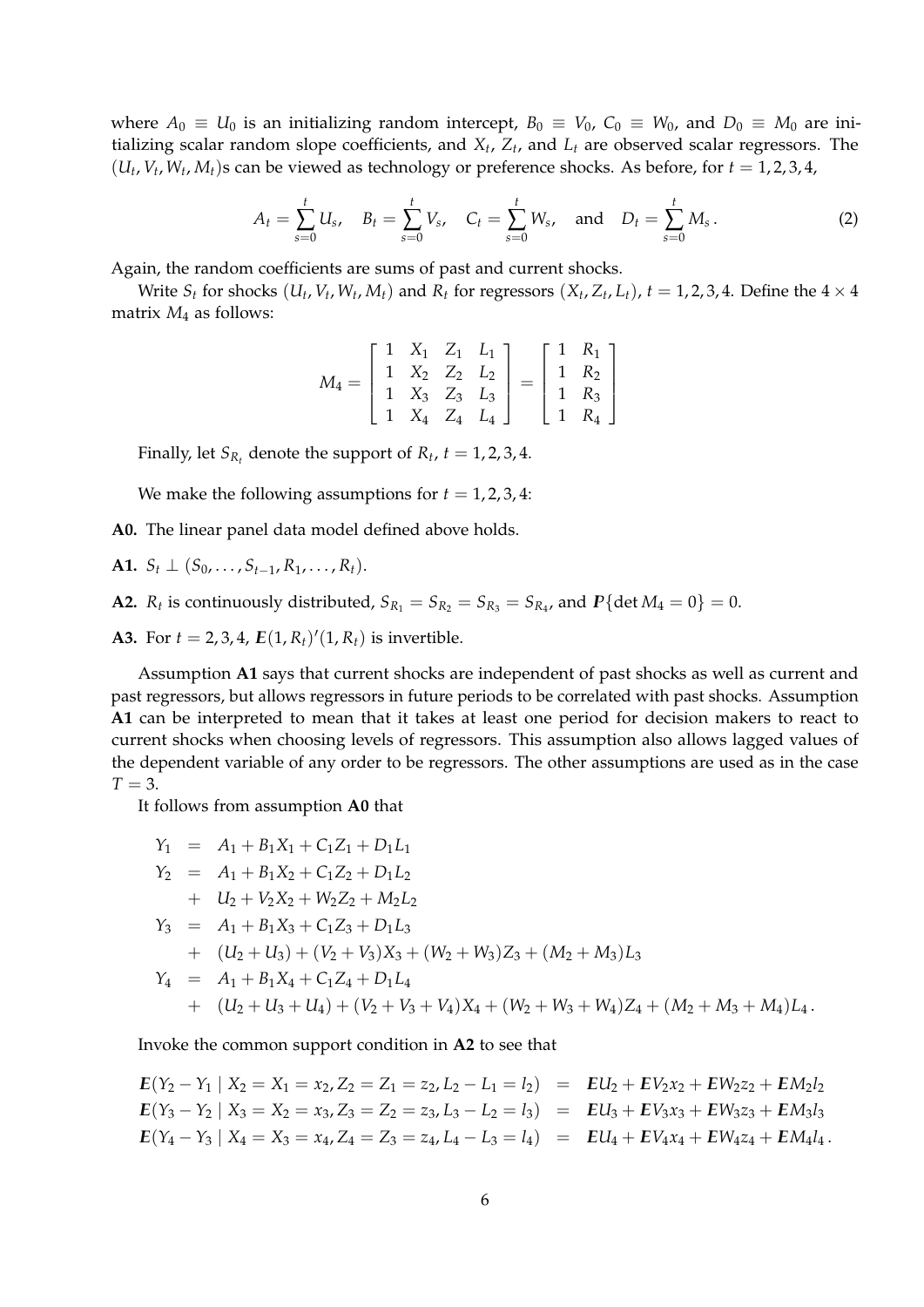Invoke **A3**, and use standard regression arguments with stayers (those sampling units whose regressor values do not change from period to period) to identify all 12 shock expectations in the last display.

Recall that  $R_t = (X_t, Z_t, L_t)$ . Define  $R_{12} = (R_1, R_2)$  and  $R_{34} = (R_3, R_4)$ . Abbreviate  $E(Y_t | R_{12} =$  $r_{12}$ ,  $R_{34} = r_{34}$ ) to  $E(Y_t | r_{12}, r_{34})$ . Averaging the  $Y_t$ s conditional on  $(R_{12}, R_{34}) = (r_{12}, r_{34})$  and applying **A1** yields the following system of equations:

$$
E(Y_1 | r_{12}, r_{34}) = E(A_1 | r_{12}, r_{34}) + E(B_1 | r_{12}, r_{34})x_1 + E(C_1 | r_{12}, r_{34})z_1 + E(D_1 | r_{12}, r_{34})l_1
$$
  
\n
$$
E(Y_2 | r_{12}, r_{34}) = E(A_1 | r_{12}, r_{34}) + E(B_1 | r_{12}, r_{34})x_2 + E(C_1 | r_{12}, r_{34})z_2 + E(D_1 | r_{12}, r_{34})l_2
$$
  
\n
$$
+ E(U_2 | r_{12}, r_{34}) + E(V_2 | r_{12}, r_{34})x_2 + E(W_2 | r_{12}, r_{34})z_2 + E(M_2 | r_{12}, r_{34})l_2
$$
  
\n
$$
E(Y_3 | r_{12}, r_{34}) = E(A_1 | r_{12}, r_{34}) + E(B_1 | r_{12}, r_{34})x_3 + E(C_1 | r_{12}, r_{34})z_3 + E(D_1 | r_{12}, r_{34})l_3
$$
  
\n
$$
+ E(U_2 | r_{12}, r_{34}) + E(V_2 | r_{12}, r_{34})x_3 + E(W_2 | r_{12}, r_{34})z_3 + E(M_2 | r_{12}, r_{34})l_3
$$
  
\n
$$
+ E(U_3 | r_{12}, r_{34}) + E(V_3 | r_{12}, r_{34})x_3 + E(W_3 | r_{12}, r_{34})z_3 + E(M_3 | r_{12}, r_{34})l_3
$$
  
\n
$$
+ E(Y_4 | r_{12}, r_{34}) = E(A_1 | r_{12}, r_{34}) + E(B_1 | r_{12}, r_{34})x_4 + E(C_1 | r_{12}, r_{34})z_4 + E(D_1 | r_{12}, r_{34})l_4
$$
  
\n
$$
+ E(U_2 | r_{12}, r_{34}) + E(V_2 | r_{12}, r_{34})x_4 + E(W_2 | r_{12}, r_{34})z_4 + E(M_2 | r_{12}, r_{34})l_4
$$
  
\n
$$
+ E(U_3 | r_{12}, r_{34}) + E
$$

If we can identify  $E(A_1 | r_{12}, r_{34})$ ,  $E(B_1 | r_{12}, r_{34})$ ,  $E(C_1 | r_{12}, r_{34})$ , and  $E(D_1 | r_{12}, r_{34})$ , then we can achieve the objective of identifying  $EA_1$ ,  $EB_1$ ,  $EC_1$ , and  $ED_1$  by averaging over  $(R_{12}, R_{34})$ . However, above we have a system of 4 linear equations in the 12 unknowns  $E(A_1 | r_{12}, r_{34})$ ,  $E(B_1 | r_{12}, r_{34})$ ,  $E(C_1 | r_{12}, r_{34})$ ,  $E(D_1 | r_{12}, r_{34})$ ,  $E(U_2 | r_{12}, r_{34})$ ,  $E(V_2 | r_{12}, r_{34})$ ,  $E(W_2 | r_{12}, r_{34})$ ,  $E(M_2 | r_{12}, r_{34})$ ,  $E(U_3 | r_{12}, r_{34})$ ,  $E(V_3 | r_{12}, r_{34})$ ,  $E(W_3 | r_{12}, r_{34})$ , and  $E(M_3 | r_{12}, r_{34})$ , an underidentified system. Extra unknowns arise because **A1** allows *R*<sup>34</sup> to be correlated with all the second period shocks, and allows  $R_4$  to be correlated with all the third period shocks.

Alternatively, if we can identify, say,  $E(A_1 | r_{12})$ ,  $E(B_1 | r_{12})$ ,  $E(C_1 | r_{12})$ , and  $E(D_1 | r_{12})$ , then we can identify  $EA_1$ ,  $EB_1$ ,  $EC_1$ , and  $ED_1$  by averaging over  $R_{12}$ . If we average the  $Y_t$ s conditional on  $R_{12} = r_{12}$  and apply **A1** we get the following system of equations:

$$
E(Y_1 | r_{12}) = E(A_1 | r_{12}) + E(B_1 | r_{12})x_1 + E(C_1 | r_{12})z_1 + E(D_1 | r_{12})l_1
$$
  
\n
$$
E(Y_2 | r_{12}) = E(A_1 | r_{12}) + E(B_1 | r_{12})x_2 + E(C_1 | r_{12})z_2 + E(D_1 | r_{12})l_2
$$
  
\n
$$
+ EU_2 + EV_2x_2 + EW_2z_2 + EM_2l_2
$$
  
\n
$$
E(Y_3 | r_{12}) = E(A_1 | r_{12}) + E(B_1X_3 | r_{12}) + E(C_1Z_3 | r_{12}) + E(D_1L_3 | r_{12})
$$
  
\n
$$
+ EU_2 + E(V_2X_3 | r_{12}) + E(W_2Z_3 | r_{12}) + E(M_2L_3 | r_{12})
$$
  
\n
$$
+ EU_3 + E(V_3X_3 | r_{12}) + E(W_3Z_3 | r_{12}) + E(M_3L_3 | r_{12})
$$
  
\n
$$
E(Y_4 | r_{12}) = E(A_1 | r_{12}) + E(B_1X_4 | r_{12}) + E(C_1Z_4 | r_{12}) + E(D_1L_4 | r_{12})
$$
  
\n
$$
+ EU_2 + E(V_2X_4 | r_{12}) + E(W_2Z_4 | r_{12}) + E(M_2L_4 | r_{12})
$$
  
\n
$$
+ EU_3 + E(V_3X_4 | r_{12}) + E(W_3Z_4 | r_{12}) + E(M_3L_4 | r_{12})
$$
  
\n
$$
+ EU_4 + EV_4E(X_4 | r_{12}) + EW_4E(Z_4 | r_{12}) + EM_4E(L_4 | r_{12}).
$$

This operation yields a system of 4 linear equations in 22 unknowns: the four principal unknowns  $E(A_1 | r_{12})$ ,  $E(B_1 | r_{12})$ ,  $E(C_1 | r_{12})$ , and  $E(D_1 | r_{12})$ , as well as the other 18 unidentified conditional expectations of products given above. This is a highly underidentified system! Here the 18 extra unknowns arise when both factors in a product are functions of *R*<sup>3</sup> or *R*<sup>4</sup> and so are mixed together when taking expectations given  $R_{12} = r_{12}$ .

As before, functional fixed point methods will enable us to obtain a system of 4 equations in the 4 unknowns  $E(A_1 | r_{12})$ ,  $E(B_1 | r_{12})$ ,  $E(C_1 | r_{12})$ , and  $E(D_1 | r_{12})$ . The idea is to replace the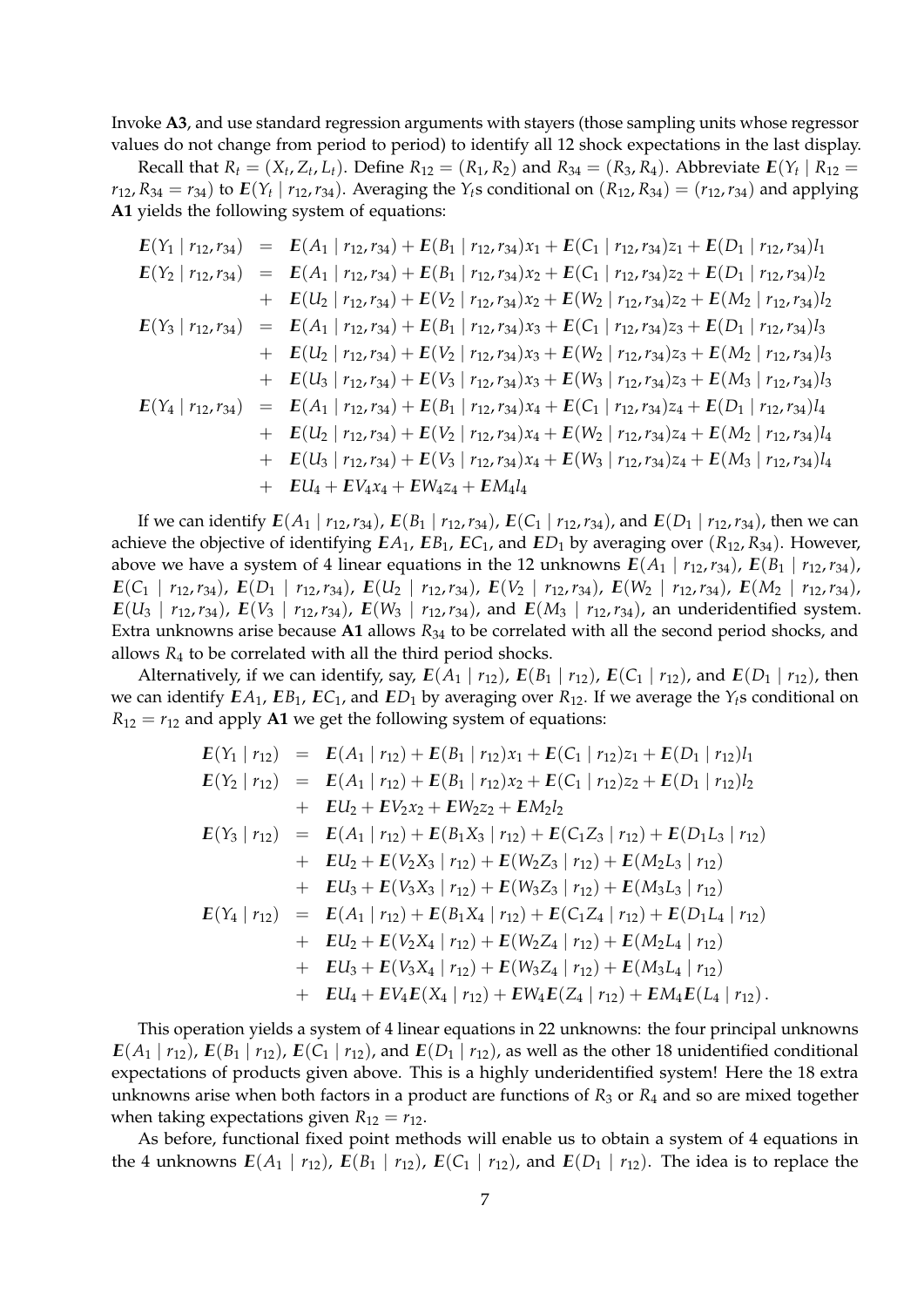components of  $r_3$  and  $r_4$  with functions of  $r_{12}$  so that separation between factors of products can be achieved when taking expectations given *r*12. Simultaneously, we must find identifiable substitutes for  $E(Y_3 | r_{12})$  and  $E(Y_4 | r_{12})$  corresponding to these special functions of  $r_{12}$ .

To this end, recall that

$$
Y_3 = A_3 + B_3X_3 + C_3Z_3 + D_3L_3
$$
  
\n
$$
Y_4 = A_4 + B_4X_4 + C_4Z_4 + D_4L_4.
$$

Start with  $Y_3$  and note that  $Y_3$  depends on  $R_3$  implicitly through  $(A_3, B_3, C_3, D_3)$  and explicitly through  $(X_3, Z_3, L_3)$ . So, we may write  $Y_3 \equiv Y_3(R_3, R_3)$  where the first  $R_3$  refers to implicit dependence and the second  $R_3$  to explicit dependence. Similarly, we may write  $Y_4 \equiv Y_4(R_4, R_4)$ . Note that  $Y_3(s,t)$  and  $Y_4(s,t)$ , where both *s* and *t* are realizations of  $R_3$  and  $R_4$ , respectively, can be realizations from the model if and only if  $s = t$ .

Let  $r_3^0 = (x_3^0, z_3^0, l_3^0) \equiv (x_3^0(r_{12}), z_3^0(r_{12}), l_3^0(r_{12}))$  denote a function of  $r_{12}$  that is also a possible realization of  $R_3 \mid r_{12}$ . Similarly, let  $r_4^0 = (x_4^0, z_4^0, l_4^0) \equiv (x_4^0(r_{12}), z_4^0(r_{12}), l_4^0(r_{12}))$  denote a function of  $r_{12}$  that is also a possible realization of  $R_4 | r_{12}$ . For example, we might take

$$
r_3^0 = E(R_3 | r_{12}) = (E(X_3 | r_{12}), E(Z_3 | r_{12}), E(L_3 | r_{12}))
$$
  
\n
$$
r_4^0 = E(R_4 | r_{12}) = (E(X_4 | r_{12}), E(Z_4 | r_{12}), E(L_4 | r_{12})).
$$

Consider the objects

$$
E(Y_3(\cdot, r_3^0) | r_{12}) = E(A_3 + B_3x_3^0 + C_3z_3^0 + D_3l_3^0 | r_{12})
$$
  
\n
$$
E(Y_4(\cdot, r_4^0) | r_{12}) = E(A_4 + B_4x_4^0 + C_4z_4^0 + D_4l_4^0 | r_{12}).
$$

By the LIE (law of iterated expectations),

$$
E(Y_3(\cdot, r_3^0) | r_{12}) = E [E(Y_3(r_3, r_3^0) | r_{12}, r_3) | r_{12}]
$$
  

$$
E(Y_4(\cdot, r_4^0) | r_{12}) = E [E(Y_4(r_4, r_4^0) | r_{12}, r_4) | r_{12}]
$$

where the outer expectations on the right are over  $r_3$  given  $r_{12}$  and  $r_4$  given  $r_{12}$ , respectively.

By the IMVT (integral mean value theorem), there exist functions  $r_3^1 \equiv r_3^1(r_{12})$  and  $r_4^1 \equiv r_4^1(r_{12})$ such that

$$
E(Y_3(\cdot, r_3^0) | r_{12}) = E(Y_3(r_3^1, r_3^0) | r_{12}, r_3^1)
$$
  

$$
E(Y_4(\cdot, r_4^0) | r_{12}) = E(Y_4(r_4^1, r_4^0) | r_{12}, r_4^1).
$$

The IMVT steps defines mappings:

$$
m(r_3^0) = r_3^1 \n\mu(r_4^0) = r_4^1.
$$

Consider the sequences of mappings

$$
r_3^i = m(r_3^{i-1}) \quad i = 1, 2, ...
$$
  
\n
$$
r_4^i = \mu(r_4^{i-1}) \quad i = 1, 2, ...
$$

Do these sequences of functions have fixed points?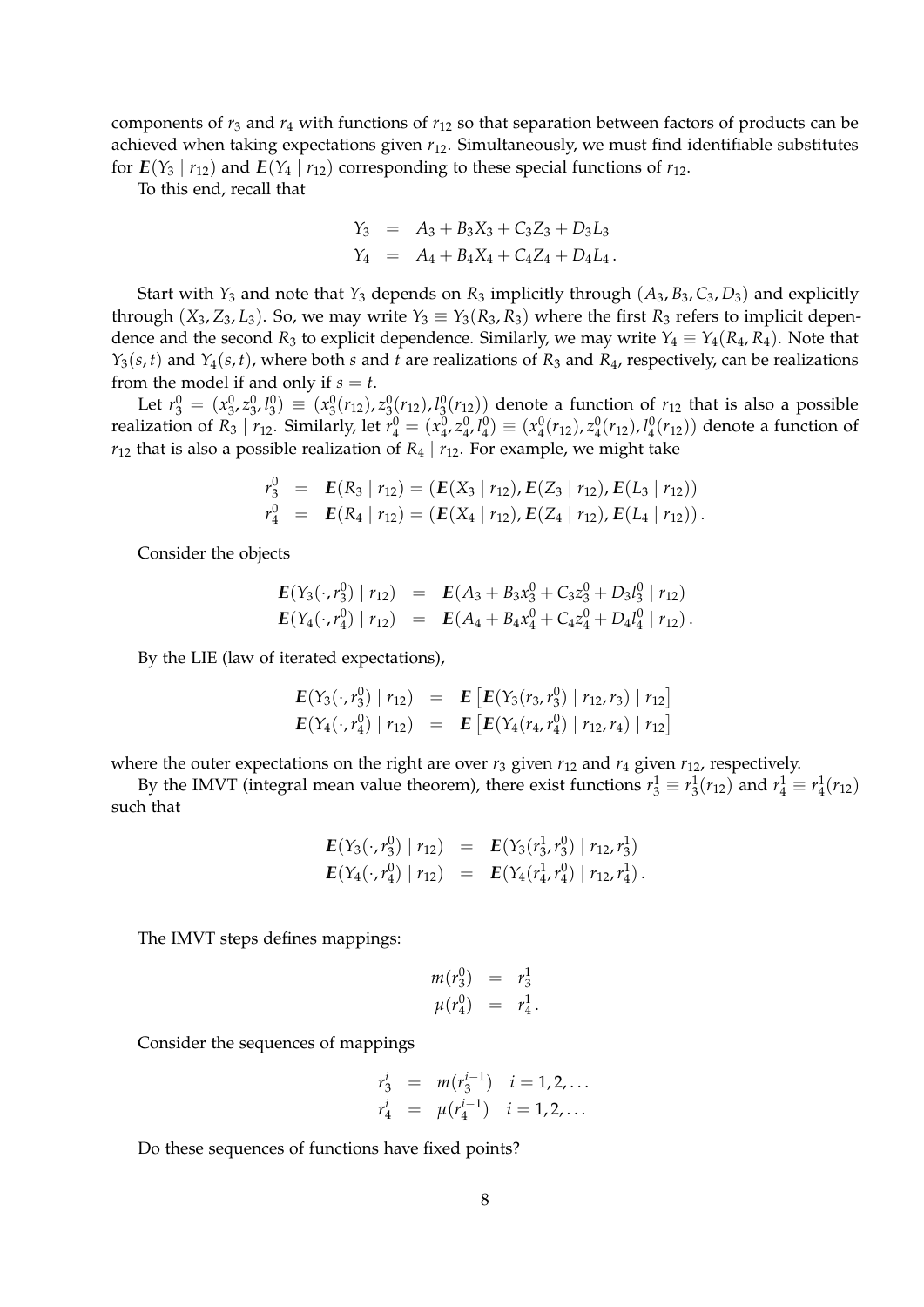Suppose for the moment that such fixed point functions exist, and call them

$$
r_3^* = (x_3^*, z_3^*, l_3^*) \equiv (x_3^*(r_{12}), z_3^*(r_{12}), l_3^*(r_{12}))
$$
  

$$
r_4^* = (x_4^*, z_4^*, l_4^*) \equiv (x_4^*(r_{12}), z_4^*(r_{12}), l_4^*(r_{12})).
$$

This means that

$$
E(Y_3(\cdot, r_3^*) | r_{12}) = E(Y_3(r_3^*, r_3^*) | r_{12}, r_3^*)
$$
  

$$
E(Y_4(\cdot, r_4^*) | r_{12}) = E(Y_4(r_4^*, r_4^*) | r_{12}, r_4^*).
$$

If we knew  $r_3^*$  and  $r_4^*$  we would be able to estimate the LHS quantities using the RHS quantities: average the observed *Y*<sub>3</sub>s local to  $r_{12}$  and  $r_3^*$  and average the observed *Y*<sub>4</sub>s local to  $r_{12}$  and  $r_4^*$ .

Now return to the original system of equations but this time replace  $Y_3 \equiv Y_3(R_3, R_3)$  with *Y*<sub>3</sub>(*R*<sub>3</sub>, *r*<sup>\*</sup><sub>3</sub>) and *Y*<sub>4</sub>  $\equiv Y_4(R_4, R_4)$  with *Y*<sub>4</sub>(*R*<sub>4</sub>, *r*<sup>\*</sup><sub>4</sub>). Then take expectations of *Y*<sub>1</sub>, *Y*<sub>2</sub>, *Y*<sub>3</sub>(*R*<sub>3</sub>, *r*<sup>\*</sup><sub>3</sub>) and *Y*<sub>4</sub>(*R*<sub>4</sub>, *r*<sup>\*</sup><sub>4</sub>) conditional on *R*<sub>12</sub> = *r*<sub>12</sub> to get

$$
E(Y_1 | r_{12}) = E(A_1 | r_{12}) + E(B_1 | r_{12})x_1 + E(C_1 | r_{12})z_1 + E(D_1 | r_{12}l_1
$$
  
\n
$$
E(Y_2 | r_{12}) = E(A_1 | r_{12}) + E(B_1 | r_{12})x_2 + E(C_1 | r_{12})z_2 + E(D_1 | r_{12}l_2
$$
  
\n
$$
+ EU_2 + EV_2x_2 + EW_2z_2 + EM_2l_2
$$
  
\n
$$
E(Y_3(\cdot, r_3^*) | r_{12}) = E(A_1 | r_{12}) + E(B_1 | r_{12})x_3^* + E(C_1 | r_{12})z_3^* + E(D_1 | r_{12})l_3^*
$$
  
\n
$$
+ EU_2 + EV_2x_3^* + EW_2z_3^* + EM_2l_3^*
$$
  
\n
$$
+ EU_3 + EV_3x_3^* + EW_3z_3^* + EM_3l_3^*
$$
  
\n
$$
E(Y_4(\cdot, r_4^*) | r_{12}) = E(A_1 | r_{12}) + E(B_1 | r_{12})x_4^* + E(C_1 | r_{12})z_4^* + E(D_1 | r_{12})l_4^*
$$
  
\n
$$
+ EU_2 + EV_2x_4^* + EW_2z_4^* + EM_2l_4^*
$$
  
\n
$$
+ EU_3 + EV_3x_4^* + EW_3z_4^* + EM_3l_4^*
$$
  
\n
$$
+ EU_4 + EV_4x_4^* + EW_3z_4^* + EM_3l_4^*.
$$

We have achieved separation and can identify the special expectations  $E(Y_3(\cdot,r_3^*) | r_{12})$  and  $E(Y_4(\cdot, r_4^*) | r_{12})$ . Deduce that we have 4 linear equations in the 4 unknowns  $E(A_1 | r_{12})$ ,  $E(B_1 | r_{12})$ ,  $E(C_1 | r_{12})$ , and  $E(D_1 | r_{12})$ . By the determinant condition in **A2** we can solve this system on a set of probability one and so can identify  $E(A_1 | r_{12})$ ,  $E(B_1 | r_{12})$ ,  $E(C_1 | r_{12})$  and  $E(D_1 | r_{12})$ . By averaging over  $R_{12}$  we can identify  $EA_1$ ,  $EB_1$ ,  $EC_1$  and  $ED_1$ . Since all the shock moments are identified, we can identify  $EA_2$ ,  $EB_2$ ,  $EC_2$  and  $ED_2$ ,  $EA_3$ ,  $EB_3$ ,  $EC_3$ , and  $ED_3$ , and  $EA_4$ ,  $EB_4$ ,  $EC_4$ , and  $ED_4$  as well.

So, the questions is: can we find the fixed point functions?

Consider the following model:

$$
A_3 = \alpha_0 + R_{12}\alpha + R_{34}a + \epsilon_A
$$
  
\n
$$
B_3 = \beta_0 + R_{12}\beta + R_{34}b + \epsilon_B
$$
  
\n
$$
C_3 = \gamma_0 + R_{12}\gamma + R_{34}c + \epsilon_C
$$
  
\n
$$
D_3 = \delta_0 + R_{12}\delta + R_{34}d + \epsilon_D
$$
  
\n
$$
A_4 = \tilde{\alpha}_0 + R_{12}\tilde{\alpha} + R_{34}\tilde{a} + \epsilon_{\tilde{A}}
$$
  
\n
$$
B_4 = \tilde{\beta}_0 + R_{12}\tilde{\beta} + R_{34}\tilde{b} + \epsilon_{\tilde{B}}
$$
  
\n
$$
C_4 = \tilde{\gamma}_0 + R_{12}\tilde{\gamma} + R_{34}\tilde{c} + \epsilon_{\tilde{C}}
$$
  
\n
$$
D_4 = \tilde{\delta}_0 + R_{12}\tilde{\delta} + R_{34}\tilde{d} + \epsilon_{\tilde{D}}
$$

for any constants  $\alpha_0$ ,  $\beta_0$ ,  $\gamma_0$ ,  $\delta_0$ ,  $\tilde\alpha_0$ ,  $\tilde\beta_0$ ,  $\tilde\gamma_0$ ,  $\tilde\delta_0$ , any  $6\times1$  vectors  $\alpha$ ,  $\beta$ ,  $\gamma$ ,  $\delta$ ,  $\tilde\alpha$ ,  $\tilde\beta$ ,  $\tilde\gamma$ ,  $\tilde\delta$ , and any  $6\times1$ vectors *a*, *b*, *c*, *d*,  $\tilde{a}$ ,  $\tilde{b}$ ,  $\tilde{c}$ , and  $\tilde{d}$  where all the errors have mean zero conditional on  $R_{12}$  and  $R_{34}$ . Note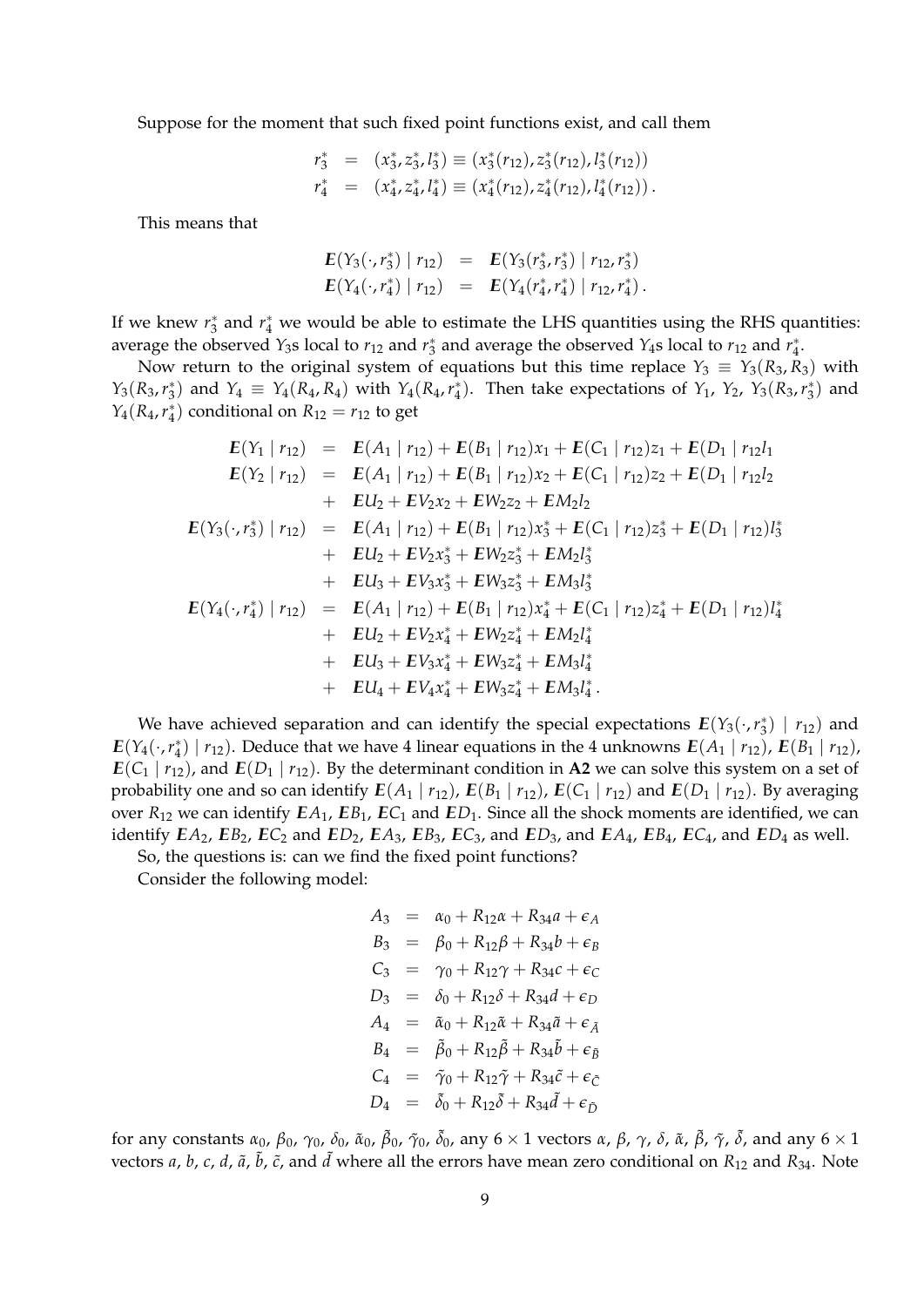that this model is consistent with the original model assumptions. For example, it follows from **A0** and **A1** that  $A_4 = U_0 + U_1 + U_2 + U_3 + U_4$  and that  $U_4$  is independent of  $(U_0, U_1, U_2, U_3, R_{12}, R_{34})$ . Thus, we can write  $U_4 = EU_4 + \epsilon_{\tilde{A}}$  where  $\epsilon_{\tilde{A}} = U_4 - EU_4$ . Since  $\epsilon_{\tilde{A}}$  is independent of  $R_{12}$  and *R*<sub>34</sub>,  $\epsilon_{\tilde{A}}$  must have mean zero conditional on *R*<sub>12</sub> and *R*<sub>34</sub>. Moreover, *EU*<sub>4</sub> can be absorbed into  $\tilde{\alpha}_0$ . Assumption **A1** also allows *A*<sup>4</sup> to depend on *R*<sup>12</sup> and *R*<sup>34</sup> through past shocks, and so a model linear in *R*<sup>12</sup> and *R*<sup>34</sup> is also consistent with the original model. Similarly for *B*4, *C*4, and *D*4. What about the third period random coefficients? For example, take  $A_3 = U_0 + U_1 + U_2 + U_3$ . Since the model allows  $R_4$  to be correlated with all past shocks, the argument above for  $A_4$  does not apply to  $A_3$ without further restrictions. For example, suppose that one of the shocks that comprise *A*3, say, *U*0, can be decomposed into a sum  $P_0 + Q_0$ , where  $P_0$  is allowed to be correlated with  $(R_{12}, R_{34})$ , but  $E(Q_0 | R_{12}, R_{34}) = 0$ . Then  $Q_0$  plays the role of  $U_4 - EU_4$  in the argument above for  $A_4$  and the argument goes through for *A*3. Similarly for *B*3, *C*3, and *D*3. As another example, if all parameters and regressors are jointly normally distributed, then the conditional mean of each parameter given regressors is normal and can be written as its conditional mean plus an error that is independent of all regressors and thus is consistent with the original model.

Recall that

$$
Y_3 = A_3 + B_3X_3 + C_3Z_3 + D_3L_3 = Y_3(R_3, R_3)
$$
  
\n
$$
Y_4 = A_4 + B_4X_4 + C_4Z_4 + D_4L_4 = Y_4(R_4, R_4).
$$

Choose starting functions  $r_3^0 = (x_3^0, z_3^0, l_3^0)$  where  $x_3^0 = E(X_3 | r_{12})$ ,  $z_3^0 = E(Z_3 | r_{12})$ , and  $l_3^0 = E(L_3 | r_{12})$  $(r_{12})$ , and  $r_4^0 = (x_4^0, z_4^0, l_4^0)$  where  $x_4^0 = E(X_4 | r_{12})$ ,  $z_4^0 = E(Z_4 | r_{12})$ , and  $l_4^0 = E(L_4 | r_{12})$ . Then, by direct calculation (and, for ease of notation, we take all the intercepts to be zero), we get

$$
E(Y_3(\cdot, r_3^0) | r_{12}) = E(A_3 + B_3x_3^0 + C_3z_3^0 + D_3l_3^0 | r_{12})
$$
  
\n
$$
= E(A_3 | r_{12}) + E(B_3 | r_{12})x_3^0 + E(C_3 | r_{12})z_3^0 + E(D_3 | r_{12})l_3^0
$$
  
\n
$$
= r_{12}\alpha + E(R_{34} | r_{12})a + [r_{12}\beta + E(R_{34} | r_{12})b]x_3^0
$$
  
\n
$$
+ [r_{12}\gamma + E(R_{34} | r_{12})c]z_3^0 + [r_{12}\delta + E(R_{34} | r_{12})d]l_3^0
$$
  
\n
$$
= r_{12}\alpha + (r_3^0, r_4^0)a + [r_{12}\beta + (r_3^0, r_4^0)b]x_3^0 + [r_{12}\gamma + (r_3^0, r_4^0)c]z_3^0 + [r_{12}\delta + (r_3^0, r_4^0)d]l_3^0
$$
  
\n
$$
E(Y_4(\cdot, r_4^0) | r_{12}) = E(A_4 + B_4x_4^0 + C_4z_4^0 + D_4l_4^0 | r_{12})
$$
  
\n
$$
= E(A_4 | r_{12}) + E(B_4 | r_{12})x_4^0 + E(C_4 | r_{12})z_4^0 + E(D_4 | r_{12})l_4^0
$$
  
\n
$$
= r_{12}\tilde{\alpha} + E(R_{34} | r_{12})\tilde{\alpha} + [r_{12}\tilde{\beta} + E(R_{34} | r_{12})\tilde{\beta}]x_4^0
$$
  
\n
$$
+ [r_{12}\tilde{\gamma} + E(R_{34} | r_{12})\tilde{c}]z_4^0 + [r_{12}\tilde{\beta} + E(R_{34} | r_{12})\tilde{\beta}]l_4^0
$$
  
\n
$$
= r_{12}\tilde{\alpha} + (r_3^0, r_4^0)\tilde{a} + [r_{12}\tilde{\beta} + (r_3^0, r_4^0)\tilde{b}]x_4^0 + [r_{1
$$

The LIE and IMVT imply  $r_3^1 = (x_3^1(r_{12}), z_3^1(r_{12}), l_3^1(r_{12}))$  and  $r_4^1 = (x_4^1(r_{12}), z_4^1(r_{12}), l_4^1(r_{12}))$  exist such that

.

$$
E(Y_3(\cdot, r_3^0) | r_{12}) = E(Y_3(r_3^1, r_3^0) | r_{12}, r_3^1) = E(Y_3(r_3^1, r_3^0) | r_{12})
$$
  
\n
$$
= r_{12}\alpha + (r_3^1, r_4^0)a + [r_{12}\beta + (r_3^1, r_4^0)b] x_3^0 + [r_{12}\gamma + (r_3^1, r_4^0)c] z_3^0 + [r_{12}\delta + (r_3^1, r_4^0)d] l_3^0
$$
  
\n
$$
E(Y_4(\cdot, r_4^0) | r_{12}) = E(Y_4(r_4^1, r_4^0) | r_{12}, r_4^1) = E(Y_4(r_4^1, r_4^0) | r_{12})
$$
  
\n
$$
= r_{12}\tilde{\alpha} + (r_3^0, r_4^1)\tilde{a} + [r_{12}\tilde{\beta} + (r_3^0, r_4^1)\tilde{b}] x_4^0 + [r_{12}\tilde{\gamma} + (r_3^0, r_4^1)\tilde{c}] z_4^0 + [r_{12}\tilde{\delta} + (r_3^0, r_4^1)d] l_4^0.
$$

Therefore, we may take  $r_3^1 = r_3^0$  in the expression for  $E(Y_3(\cdot,r_3^0) | r_{12})$  and  $r_4^1 = r_4^0$  in the expression for  $E(Y_4(\cdot, r_4^0) | r_{12})$  and conclude that  $r_3^0 = r_3^*$  and  $r_4^0 = r_4^*$ .

In other words, the natural starting functions turn out to be fixed point functions.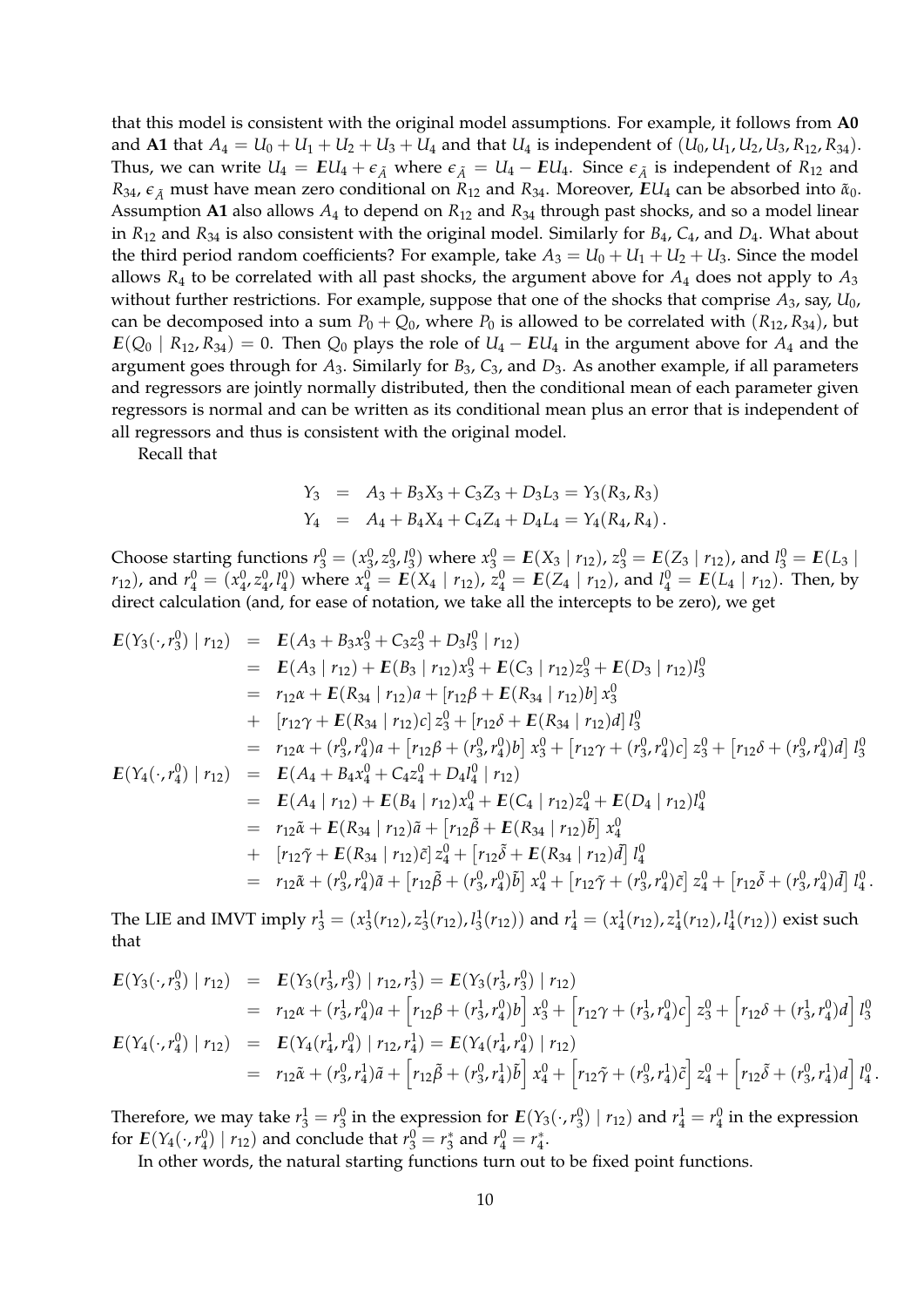In the previous arguments we have considered the cases  $k = 3$  and  $k = 4$ . What about  $k \geq 5$ ? The model and assumptions scale immediately in obvious ways. The functional fixed point argument scales in a straightforward manner as well: replace  $R_3$  in the  $k = 3$  case and  $R_{34}$  in the  $k = 4$  case with  $R_{3:k}$  in the general case, where  $R_{3:k} = (R_3, \ldots, R_k)$  with  $R_t$  a  $k-1$  vector of nonconstant *t*th period regressors. Conditioning on  $(R_1, R_2, R_{3:k})$  and then averaging leads to an underidentified system of *k* linear equations in *k*(*k* − 1) unknowns. It is straightforward (but tedious) to show that for *k* ≥ 5, conditioning on *R*<sup>12</sup> and then averaging leads to an underidentified system of *k* linear equations in (*k* <sup>3</sup> − 7*k* + 8)/2 unknowns. The functional fixed point argument leads to a system of *k* linear equations in *k* unknowns which is identified with probability one. This is achieved by taking the starting functions to be  $r_t^0 = E(R_t | R_{12})$ ,  $t = 3,...,k$  and modeling each random coefficient in each time period as a linear combination of all regressors in all periods plus an error that has conditional mean zero conditional on all regressors. By analogy with  $k = 4$  case, this model is consistent with the original model under the following sufficient restrictions: for  $t = 3, \ldots, k - 1$ , at least one of the shocks that make up each of the random coefficients in the *t*th time period can be decomposed into a sum of two terms, one of which can be correlated with all the regressors and the other which is uncorrelated with all the regressors. As in the  $k = 4$  case, these sufficient restrictions are trivially satisfied if all parameters and regressors are jointly normally distributed. Under these restrictions, the starting functions are fixed point functions.

## MOMENT ESTIMATION

In this section, we show how to estimate the moments of the random coefficients identified in the last section. We do so by replacing expectations with sample analogues. As before, for ease of notation, we take the number of nonrandom coefficients in the model to be zero. We consider the special case  $T = 3$ . Recall that  $R_{12} = (R_1, R_2)$  where  $R_t = (X_t, Z_t)$ ,  $t = 1, 2, 3$ . Realizations of these random vectors are denoted  $r_{12}$  and  $r_t$ , respectively. The objects of interest are  $EA_t$ ,  $EB_t$ , and  $EC_t$ ,  $t = 1, 2, 3$ . This special case captures the essential features of the general case.

Recall the definition of the 3  $\times$  3 matrix  $M_3 \equiv M_3(r_{12}, r_3)$  and define  $M_3^* \equiv M_3(r_{12}, r_3^*)$  where  $r_3^* = (x_3^*, z_3^*) = (E(X_3 \mid r_{12}), E(Z_3 \mid r_{12}))$ , the fixed point function. Suppose that  $(r_{12}, r_3^*)$  is a realization of  $(R_{12}, R_3)$  for which det  $M_3^* \neq 0$ . By A2 the set of such points has probability one. From the identification argument we get

$$
\left[\begin{array}{c} E(A_1 | r_{12}) \\ E(B_1 | r_{12}) \\ E(C_1 | r_{12}) \end{array}\right] = M_3^{*-1} \left[\begin{array}{c} E(Y_1 | r_{12}) \\ E(Y_2 | r_{12}) - c_1(r_2) \\ E(Y_3(\cdot, r_3^*) | r_{12}) - c_2(r_3^*) \end{array}\right].
$$

where

$$
c_1(r_2) = EU_2 + EV_2x_2 + EW_2z_2
$$
  
\n
$$
c_2(r_3^*) = EU_2 + EU_3 + (EV_2 + EV_3)x_3^* + (EW_2 + EW_3)z_3^*.
$$

We estimate  $(EU_2, EV_2, EW_2)$  and  $(EU_3, EV_3, EW_3)$  with the local regression estimators:

$$
(\widehat{E}U_2, \widehat{E}V_2, \widehat{E}W_2) = \underset{u,v,w}{\text{argmin}} \sum_{j=1}^n (Y_{2j} - Y_{1j} - u - vX_{2j} - wZ_{2j})^2 \{|R_{2j} - R_{1j}| \le h_n\}
$$
  

$$
(\widehat{E}U_3, \widehat{E}V_3, \widehat{E}W_3) = \underset{u,v,w}{\text{argmin}} \sum_{j=1}^n (Y_{3j} - Y_{2j} - u - vX_{3j} - wZ_{3j})^2 \{|R_{3j} - R_{2j}| \le h_n\}
$$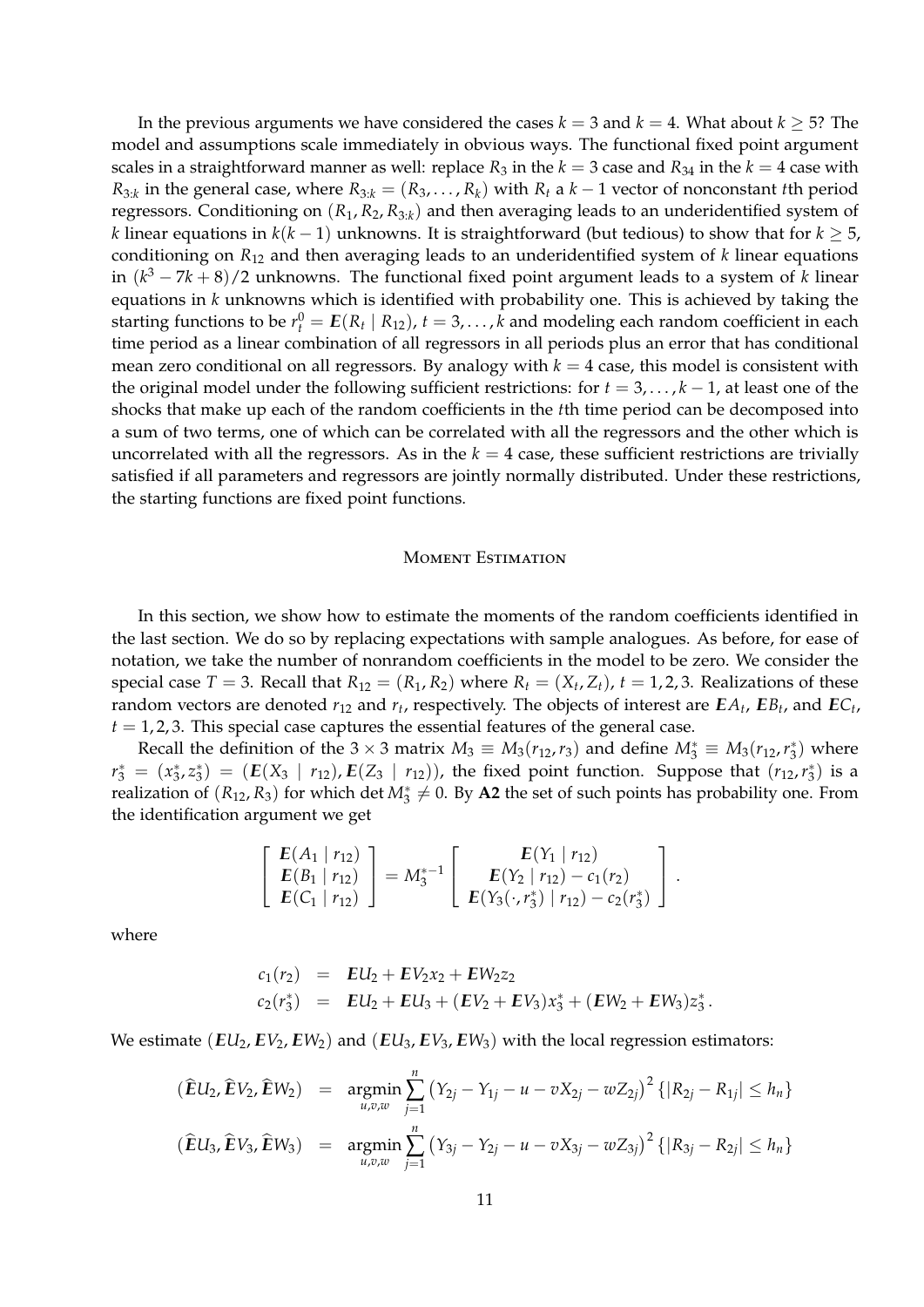where  $h_n$  is a bandwidth satisfying  $h_n \to 0$  as  $n \to \infty$ . For example,  $h_n \propto n^{-1/6}$  is the approximately optimal bandwidth in the sense of minimizing mean squared error for two-dimensional nonparametric regression estimators.

We could estimate the components of the fixed point function  $r_3^* = (E(X_3 | r_{12}), E(Z_3 | r_{12}))$  and the conditional means  $E(Y_1 | r_{12})$  and  $E(Y_2 | r_{12})$  with the nonparametric regression estimators

$$
\widehat{E}(X_3 | r_{12}) = \frac{\sum_{j=1}^n X_{3j} \{ |R_{12j} - r_{12}| \le \gamma_n \}}{\sum_{j=1}^n \{ |R_{12j} - r_{12}| \le \gamma_n \}}
$$
\n
$$
\widehat{E}(Z_3 | r_{12}) = \frac{\sum_{j=1}^n Z_{3j} \{ |R_{12j} - r_{12}| \le \gamma_n \}}{\sum_{j=1}^n \{ |R_{12j} - r_{12}| \le \gamma_n \}}
$$
\n
$$
\widehat{E}(Y_1 | r_{12}) = \frac{\sum_{j=1}^n Y_{1j} \{ |R_{12j} - r_{12}| \le \gamma_n \}}{\sum_{j=1}^n \{ |R_{12j} - r_{12}| \le \gamma_n \}}
$$
\n
$$
\widehat{E}(Y_2 | r_{12}) = \frac{\sum_{j=1}^n Y_{2j} \{ |R_{12j} - r_{12}| \le \gamma_n \}}{\sum_{j=1}^n \{ |R_{12j} - r_{12}| \le \gamma_n \}}
$$

where *γ<sup>n</sup>* is a bandwidth satisfying *γ<sup>n</sup>* → 0 as *n* → ∞. For example, *γ<sup>n</sup>* ∝ *n* <sup>−</sup>1/8 is the approximately optimal bandwidth in the sense of minimizing mean squared error for four-dimensional nonparametric regression estimators.

 $Define \ \hat{r}_3^* \equiv (\hat{E}(X_3 \mid r_{12}), \hat{E}(Z_3 \mid r_{12}))$  and  $\hat{R}_3^* \equiv (\hat{E}(X_3 \mid R_{12}), \hat{E}(Z_3 \mid R_{12}))$ . We could estimate  $E(Y_3(\cdot,r_3^*) | r_{12}) = E(Y_3(r_3^*,r_3^*) | r_{12},r_3^*)$  with the nonparametric regression estimator

$$
\widehat{E}(Y_3(\cdot,r_3^*) | r_{12}) = \frac{\sum_{j=1}^n Y_{3j}\{ |(R_{12j}, \widehat{R}_{3j}^*) - (r_{12}, \widehat{r}_3^*)| \leq \lambda_n \}}{\sum_{j=1}^n \{ |(R_{12j}, \widehat{R}_{3j}^*) - (r_{12}, \widehat{r}_3^*)| \leq \lambda_n \}}
$$

where  $\lambda_n$  is a bandwidth satisfying  $\lambda_n \to 0$  as  $n \to \infty$ . For example,  $\lambda_n \propto n^{-1/10}$  is the approximately optimal bandwidth in the sense of minimizing mean squared error for six-dimensional nonparametric regression estimators.

We note that in estimating all conditional means above, to achieve better finite sample performance we replace the local constant regression estimates with fixed bandwidths with local linear regression estimates with corresponding nearest neighbor bandwidths. For example, the four-dimensional conditional expectations use a number of neighbors proportional to  $n * (n^{-1/8})^4 = n^{1/2}$  while the sixdimensional conditional expectations use a number of neighbors proportional to  $n * (n^{-1/10})^6 = n^{2/5}$ .

Let  $\hat{c}_1(r_2)$  and  $\hat{c}_2(r_3^*)$  denote the constants defined above with both the population shock means and the population fixed point functions replaced by their estimates. Let  $\hat{M}^*_3$  denote  $M^*_3$  with the population fixed point functions replaced by their estimates. We then estimate the vector of conditional means  $(E(A_1 | r_{12}), E(B_1 | r_{12}), E(C_1 | r_{12}))'$  with the following sample analogue:

$$
\begin{bmatrix}\n\hat{\mathbf{E}}(A_1 | r_{12}) \\
\hat{\mathbf{E}}(B_1 | r_{12}) \\
\hat{\mathbf{E}}(C_1 | r_{12})\n\end{bmatrix} = \hat{M}_3^{*-1} \begin{bmatrix}\n\hat{\mathbf{E}}(Y_1 | r_{12}) \\
\hat{\mathbf{E}}(Y_2 | r_{12}) - \hat{c}_1(r_2) \\
\hat{\mathbf{E}}(Y_3(\cdot, r_3^*) | r_{12}) - \hat{c}_2(r_3^*)\n\end{bmatrix}.
$$
\n(3)

This leads to the following estimators of first period quantities of interest:

$$
\widehat{E}A_1 = \frac{\sum_{i=1}^n \widehat{E}(A_1 | R_{12i})\{|\det \widehat{M}_{3i}^*| > \delta_n\}}{\sum_{i=1}^n \{|\det \widehat{M}_{3i}^*| > \delta_n\}}
$$
\n
$$
\widehat{E}B_1 = \frac{\sum_{i=1}^n \widehat{E}(B_1 | R_{12i})\{|\det \widehat{M}_{3i}^*| > \delta_n\}}{\sum_{i=1}^n \{|\det \widehat{M}_{3i}^*| > \delta_n\}}
$$
\n
$$
\widehat{E}C_1 = \frac{\sum_{i=1}^n \widehat{E}(C_1 | R_{12i})\{|\det \widehat{M}_{3i}^*| > \delta_n\}}{\sum_{i=1}^n \{|\det \widehat{M}_{3i}^*| > \delta_n\}}
$$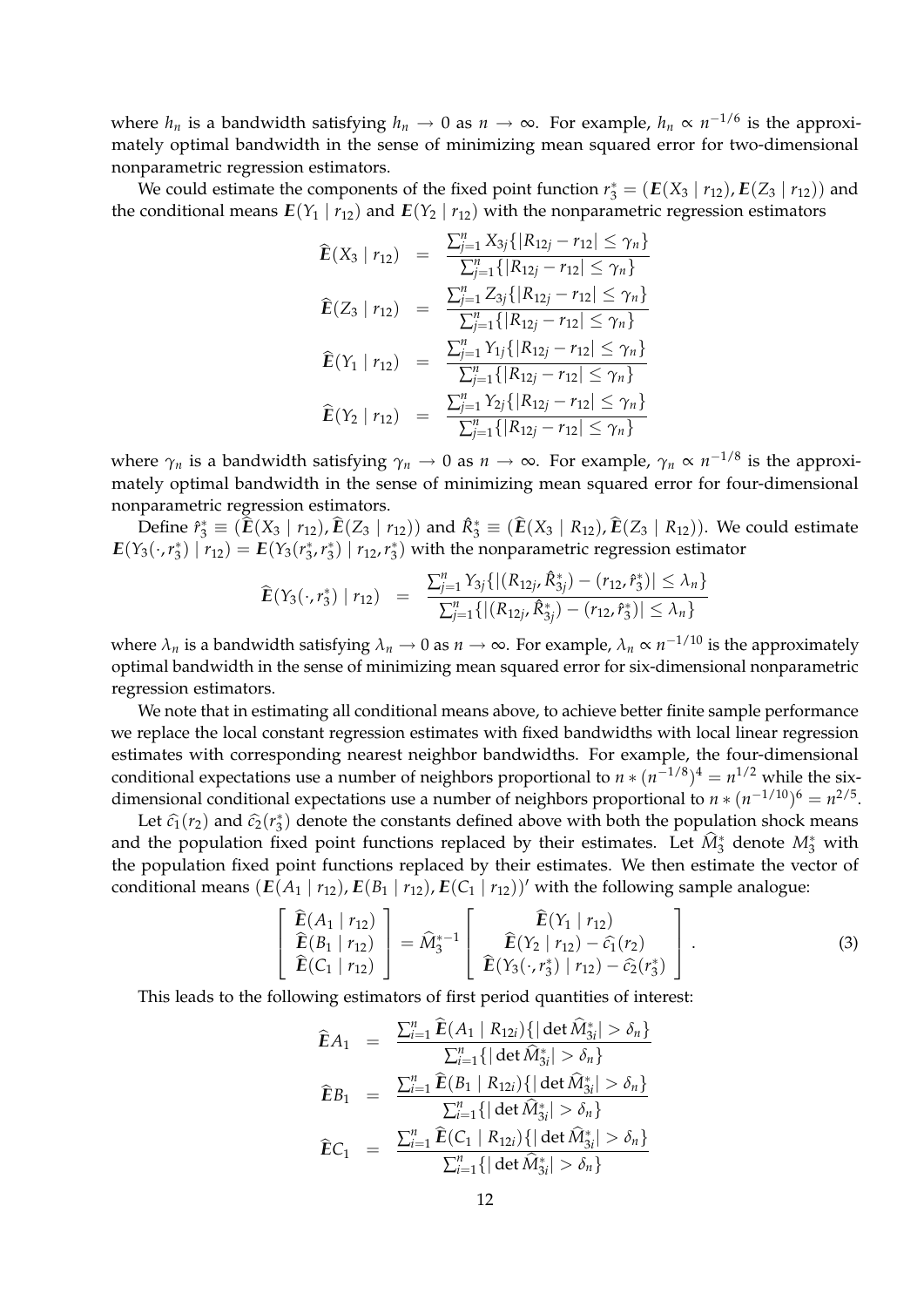where  $\delta_n$  converges to zero as  $n \to \infty$ . For example,  $\delta_n \propto n^{-1/5}$  is the approximately optimal bandwidth in the sense of minimizing mean square error for a one-dimensional nonparametric regression estimator. We get similar estimators for corresponding second and third period quantities.

Finally, we note that a simpler estimator of  $(EA_1, EB_1, EC_1)'$  is possible. To see this, recall that

$$
\left[\begin{array}{c} E(A_1 | r_{12}) \\ E(B_1 | r_{12}) \\ E(C_1 | r_{12}) \end{array}\right] = M_3^{*-1} \left[\begin{array}{c} E(Y_1 | r_{12}) \\ E(Y_2 | r_{12}) - c_1(r_2) \\ E(Y_3(\cdot, r_3^*) | r_{12}) - c_2(r_3^*) \end{array}\right].
$$

For convenience, define

$$
E(Y | r_{12}) \equiv \begin{bmatrix} E(Y_1 | r_{12}) \\ E(Y_2 | r_{12}) - c_1(r_2) \\ E(Y_3(\cdot, r_3^*) | r_{12}) - c_2(r_3^*) \end{bmatrix} \text{ and } Y_0 \equiv \begin{bmatrix} Y_1 \\ Y_2 - c_1(r_2) \\ Y_3 - c_2(r_3^*) \end{bmatrix}.
$$

Note that

$$
\boldsymbol{E}(Y_0 | r_{12}) = \boldsymbol{E}(Y | r_{12}).
$$

This is the key property that makes the identification argument work and obviates the need to estimate  $E(Y_1 | r_{12})$ ,  $E(Y_2 | r_{12})$ , and  $E(Y_3(\cdot, r_3^*) | r_{12})$  with the usual nonparametric local average estimators. This leads to a consistent estimator of  $(EA_1, EB_1, EC_1)'$  that is simpler and faster to compute. This simpler estimator is a special case of the more general local average estimator where each component of  $E(Y | r_{12})$  is estimated with a single inconsistent but unbiased observation, namely, the "own" observation. This is analogous to White's (1980) heteroscedasticity-consistent estimator of the least squares variance-covariance matrix, where a single inconsistent but (asymptotically) unbiased squared residual is used to estimate a variance. As with White's estimator, the inconsistency of  $Y_0$  as an estimator of  $E(Y | r_{12})$  does not affect the consistency of the estimator of  $(EA_1, EB_1, EC_1)'$ , since the estimator of the latter quantity is obtained by averaging in the last stage of estimation. We illustrate the performance of both the general and simpler estimators in the next section, where we denote the general estimator as *HSS* and the simpler estimator as *HSS*0.

# **SIMULATIONS**

Previously, we showed how to identify and estimate parameter moments in a linear panel data model with correlated random coefficients, subject to certain restrictions on the processes that these coefficients follow. In this section, we use simulated data to both demonstrate the viability of this approach and comment on several features of its use in applied settings. First, we discuss parameter selection and its potential impacts within our estimation procedure. Next, we discuss the performance of our estimator on two different data generating processes: a feedback model and a lagged response model in which one of the regressors is a one-period lag of the response variable. For each of these models we also compare our estimator to natural competitors, and use large-sample simulations to informally suggest the rate of convergence obtained by our methodology.

## PARAMETER SELECTION

To implement our procedure, there are generally four tuning parameters that must be chosen: a proportionality constant of the bandwidth for stayer selection (*γ*), two bandwidths used for the non-parametric estimation of conditional expectations (*h*1, *h*2), and the threshold for censoring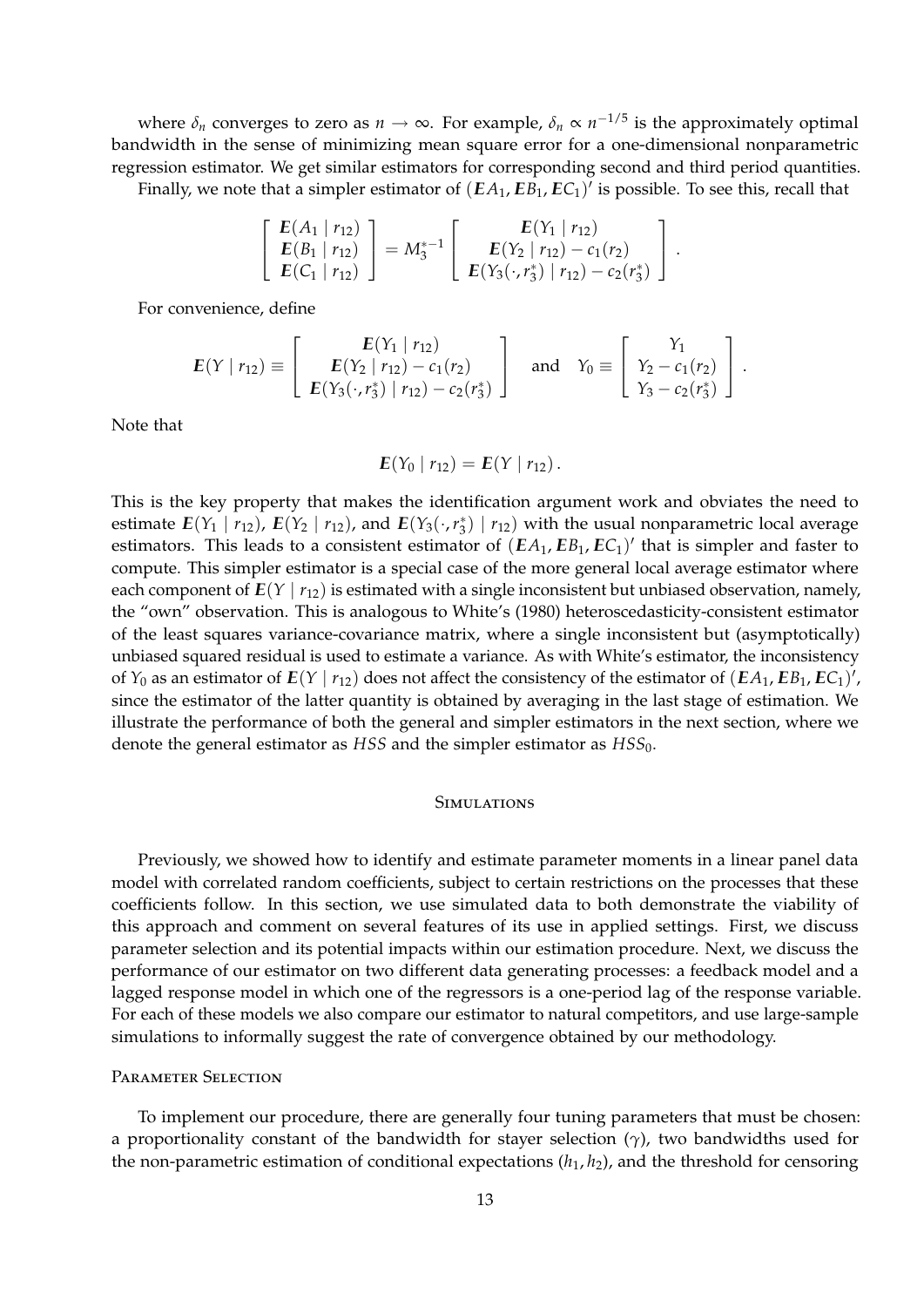observations associated with small determinants (*δ*). In the case of *HSS*0, only *γ*, *h*1, and *δ* are needed. To achieve consistency, these parameters must converge to zero as the sample size increases. In the last column of Table 1 we indicate the rates of convergence that are optimal in the mean-squared error sense. We now discuss the role that each of these parameters plays in estimation, as well as heuristics for assigning them values.

The parameter  $\gamma$  helps determine the number of stayers used to calculate shock moments. An implementation could use a single *γ* applied to both *X* and *Z* across all time periods, however in practice this is suboptimal for cases in which the two regressors have different distributions. To this end, we propose an alternative procedure that takes regressor distributions into account. Define the quantities  $d_t^X = X_{t+1} - X_t$  and  $d_t^Z = Z_{t+1} - Z_t$  and let

$$
r_t^X = \sqrt{E[(d_t^X)^2]} = \sqrt{\frac{1}{n} \sum_{i=1}^n (d_{i,t}^X)^2} \qquad r_t^Z = \sqrt{E[(d_t^Z)^2]} = \sqrt{\frac{1}{n} \sum_{i=1}^n (d_{i,t}^Z)^2}
$$

Notice that these quantities measure the deviation of  $d_t^X$  and  $d_t^Z$  from zero and have the same units as *X* and *Z* respectively. With these definitions, we classify stayers as observations satisfying

$$
|d_{k,t}^X| < \gamma \cdot r_t^X \cdot n^{-1/6} \text{ and } |d_{k,t}^Z| < \gamma \cdot r_t^Z \cdot n^{-1/6} \tag{4}
$$

These bandwidths are increasing in the variance of the regressors as well as the distance between regressors in successive periods. For our simulations, we choose  $\gamma = 0.74$ , which is calibrated to classify as stayers roughly 2.5 percent of a sample of  $n = 2500$  in a model where  $d_t^X$  and  $d_t^Z$  are independent, standard normal random variables.

A larger  $\gamma$  tends to increase bias and reduce variance in the estimators of the shock means. A smaller  $\gamma$  tends to have the opposite effect. Notice that  $\gamma$  is used only in the estimation of shock means, and thus the effects of its selection can be seen in the parameter estimates for  $t > 1$  but not for  $t=1$ .

The bandwidth  $h_1$  is used to estimate expectations that condition on  $R_{12}$  while  $h_2$  is used for expectations that are conditional on  $(R_{12}, R_3^*)$ . Two different parameters are required here since  $R_{12}$ contains four variables while  $(R_{12}, R_3^*)$  is a six-dimensional space. In our simulations, we estimate all of these expectations using k-nearest neighbors averaging performed with Gaussian kernel weighting, instead of the fixed bandwidth, uniform kernel averaging adopted in our theoretical discussions. This methodological choice makes our estimator more numerically robust and efficient in practice, especially in limited samples with non-uniform regressor support. In unreported results, we find that our procedure is robust to the choice of  $h_1$  and  $h_2$ , meaning that they can be varied considerably without significantly impacting the resulting estimates. Notice that these parameters affect estimation of period *t* = 1 conditional expectations and so their influence carries through to the estimates for all *t*.

The final parameter required by our procedure is the threshold  $\delta$ , which determines which observations are excluded from the averaging used to estimate  $t = 1$  marginal means. Specifically, with the matrix *A* defined as

$$
A = \begin{bmatrix} 1 & x_1 & z_1 \\ 1 & x_2 & z_2 \\ 1 & x_3^* & z_3^* \end{bmatrix}
$$
 (5)

our procedure rejects observations for which | det *A*| < *δ*. We choose *δ* as follows:

$$
\delta = 0.5 \cdot s_D \cdot n^{-1/5} \tag{6}
$$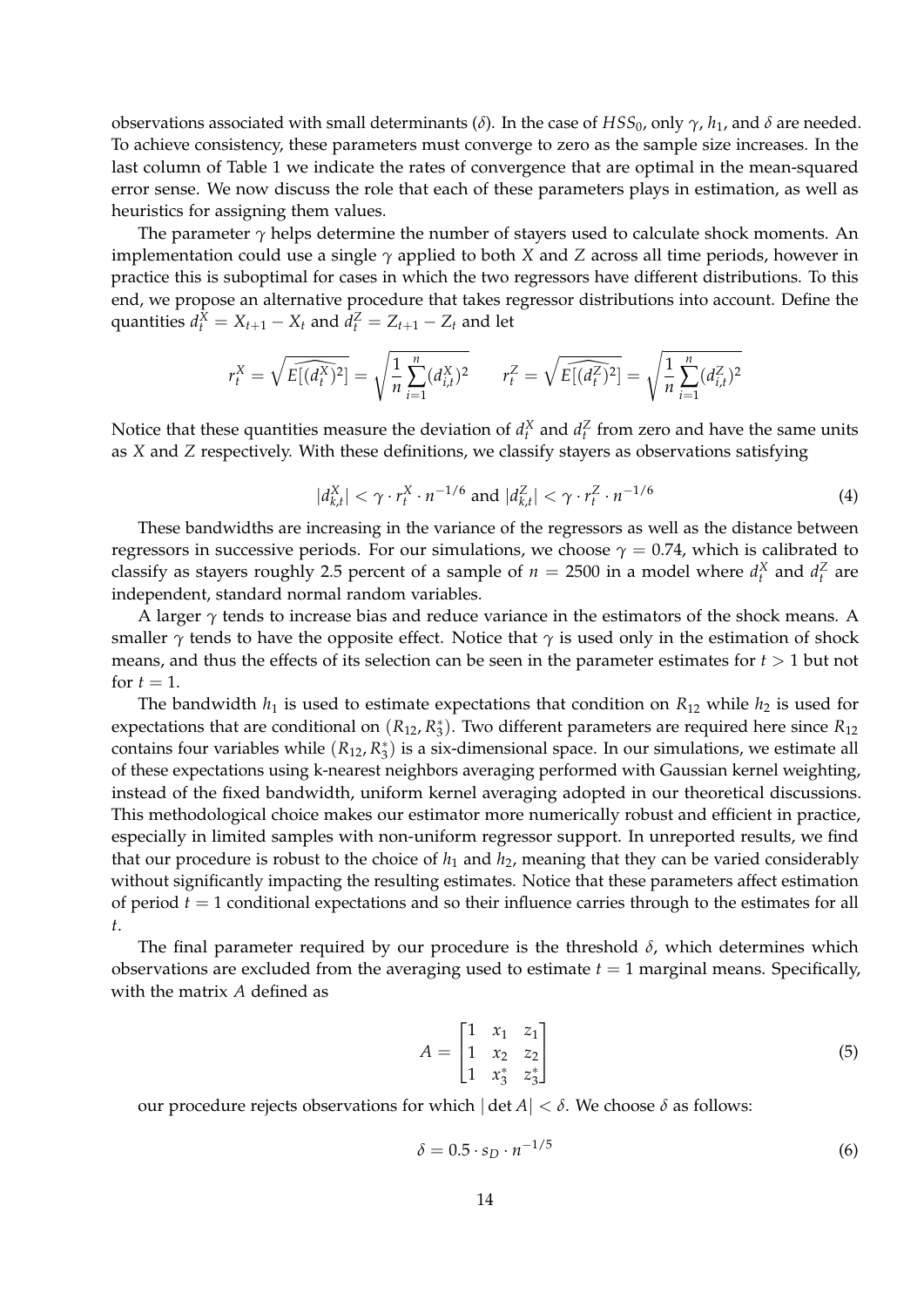where *s<sup>D</sup>* is the sample standard deviation of the determinant of *A* defined in equation (5).

Feedback Data Generating Process

We now describe a feedback model covered by our methods but not by methods in the previous literature.

Under this model, shocks are distributed multivariate normally according to

$$
\begin{bmatrix} U_t \\ V_t \\ W_t \end{bmatrix} \sim N \left( \begin{bmatrix} \mu_{U_t} \\ \mu_{V_t} \\ \mu_{W_t} \end{bmatrix}, \begin{bmatrix} 4.0 & 1.3 & -0.7 \\ 1.3 & 1.0 & -0.7 \\ -0.7 & -0.7 & 1.0 \end{bmatrix} \right)
$$
 (7)

with the means in each period being

$$
(\mu_{U_t}, \mu_{V_t}, \mu_{W_t}) = \begin{cases} (1.5, 2.5, -3.5) & \text{for } t = 0, 1\\ (10, 8.5, -5) & \text{for } t = 2\\ (15, 7.0, -7.0) & \text{for } t = 3 \end{cases}
$$

Coefficients are then defined as the cumulative sums of shocks with

$$
A_t = \sum_{s=0}^t U_s, \quad B_t = \sum_{s=0}^t V_s, \quad C_t = \sum_{s=0}^t W_s \tag{8}
$$

Notice that shocks are correlated within each period, but independent across periods. Further, the shock means in periods 2 and 3 have relatively large magnitudes, so coefficients deviate substantially from their  $t = 1$  values.

Regressors in this model respond directly to the shocks from previous periods and are correlated with coefficients from all periods. Define the intermediate variables

$$
\widetilde{X}_1 = V_0 + 0.25W_0
$$
\n
$$
\widetilde{X}_2 = V_1 + 0.25W_1 + 0.15(V_0 + 0.25W_0)
$$
\n
$$
\widetilde{X}_3 = V_2 + 0.25W_2 + 0.15(V_1 + 0.25W_1) + 0.15^2(V_0 + 0.25W_0)
$$
\n
$$
\widetilde{Z}_1 = -0.25V_0 + W_0
$$
\n
$$
\widetilde{Z}_2 = -0.25V_1 + W_1 + 0.15(-0.25V_0 + W_0)
$$
\n
$$
\widetilde{Z}_3 = -0.25V_2 + W_2 + 0.15(-0.25V_1 + W_1) + 0.15^2(-0.25V_0 + W_0)
$$
\n(9)

Then, the actual regressors are computed by standardizing these variables within each time period and adding an arbitrary offset. That is,

$$
X_t = \frac{\widetilde{X}_t - E[\widetilde{X}_t]}{\sqrt{\text{Var}[\widetilde{X}_t]}} + 2.5, \ \ Z_t = \frac{\widetilde{Z}_t - E[\widetilde{Z}_t]}{\sqrt{\text{Var}[\widetilde{Z}_t]}} - 0.5 \tag{10}
$$

Here, we standardize within periods, instead of setting our regressors exactly equal to the intermediate variables, to introduce significant overlap between regressor distributions in successive time periods without changing the correlation structure of our model. This overlap ensures enough stayers to adequately estimate shock means. The arbitrary offsets simply demonstrate that our approach does not require demeaned regressors.

Given these definitions, the response variable is then given by  $Y_t = A_t + B_t X_t + C_t Z_t$  for periods  $t = 1, 2, 3.$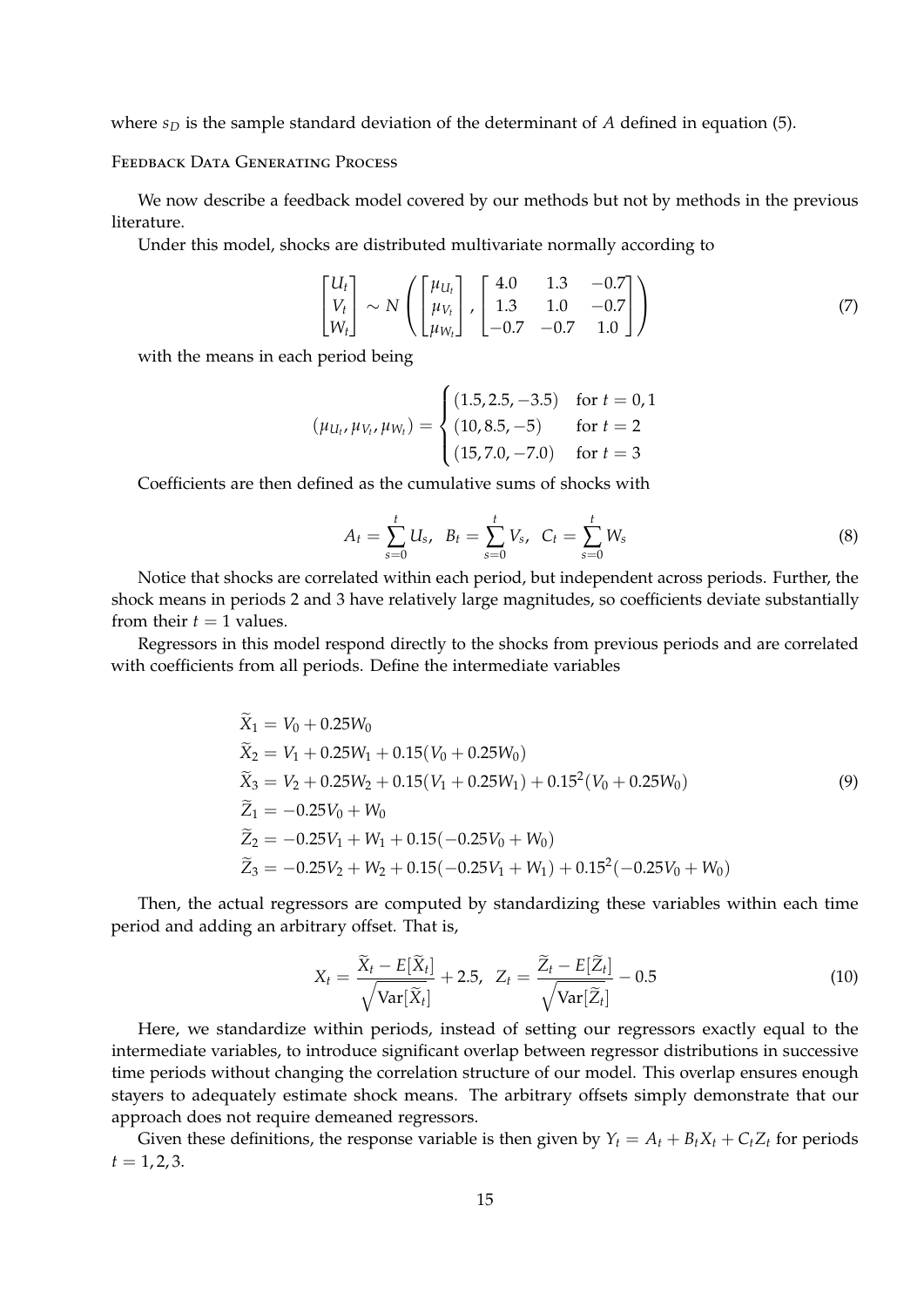

**Figure 1:** *Correlation matrices for various components of the model we use for simulations are diagrammed. Each cell represents the correlation between one pair of indicated variables with the coloration of that cell indicating the sign and magnitude of the associated relationship. Notice that shocks are correlated within the same time period, but not across different time periods. Further, regressors are correlated with shocks from previous time periods and with coefficients from all time periods.*

The correlation structure of our model is summarized in Figure 1, which plots correlation matrices for three different groups of variables from our model. It should be noted that this model does contain several simplifications not required by our theoretical treatment. For instance, shocks can be non-normal and heteroskedastic, while regressors can have more complicated relations to the shocks and include any amount of independent random noise.

We generated data from this process for a panel of  $n = 2500$  individuals over  $r = 1000$  replications. For each realization of simulated data, we used both variants of the procedure –  $HSS$  and  $HSS_0$  – to estimate all shock and parameter moments with the parameter values given in the first column of Table 1 ( $h_2$  is not needed for *HSS*<sub>0</sub>). Instead of reporting the multiplier  $\gamma$ , we report the quantity  $\bar{b}$ , which is the average bandwidth, over replications, used to estimate shock means.

Figure 2 plots the distributions of the estimates obtained using the *HSS*<sub>0</sub> estimator along with the true values of the quantities being estimated. It shows that the estimates produced by our procedure center around the correct values and exhibit a relatively normal distribution. The corresponding distributions for the *HSS* estimator, which we do not reproduce here, have a very similar shape.

In Table 2 we compare our two estimators (given in rows 1 and 3) with two other methods

|                | $n = 2500$ |       | $n = 10000$ |       |            |
|----------------|------------|-------|-------------|-------|------------|
|                | Feedback   | Lag   | Feedback    | Lag   | Scale      |
| ħ              | 0.261      | 0.365 | 0.207       | 0.290 | $n^{-1/6}$ |
| h1             | 20         | 20    | 40          | 40    | $n^{1/2}$  |
| h              | 18         | 18    | $32*$       | $32*$ | $n^{2/5}$  |
| $\bar{\delta}$ | 0.172      | 0.511 | 0.130       | 0.388 | $n^{-1/5}$ |

**Table 1:** The parameters used by our procedure for the two sample sizes considered are tabulated.  $\bar{b}$  is the average *bandwidth used to estimate shock means. h*<sup>1</sup> *and h*<sup>2</sup> *correspond to bandwidths used for non-parametric regressions conditional on four and six variables respectively and are given in terms of the number of points used in nearest-neighbors averaging. δ is the threshold for rejecting observations based on the determinant criterion. We report* ¯*δ, its average value over replications. The h*<sup>2</sup> *parameter with stars was not used in any reported simulations but represents the value of h*<sup>2</sup> *that would be used by the HSS estimator on a sample of size*  $n = 10000$ *. It is provided as a reference value.*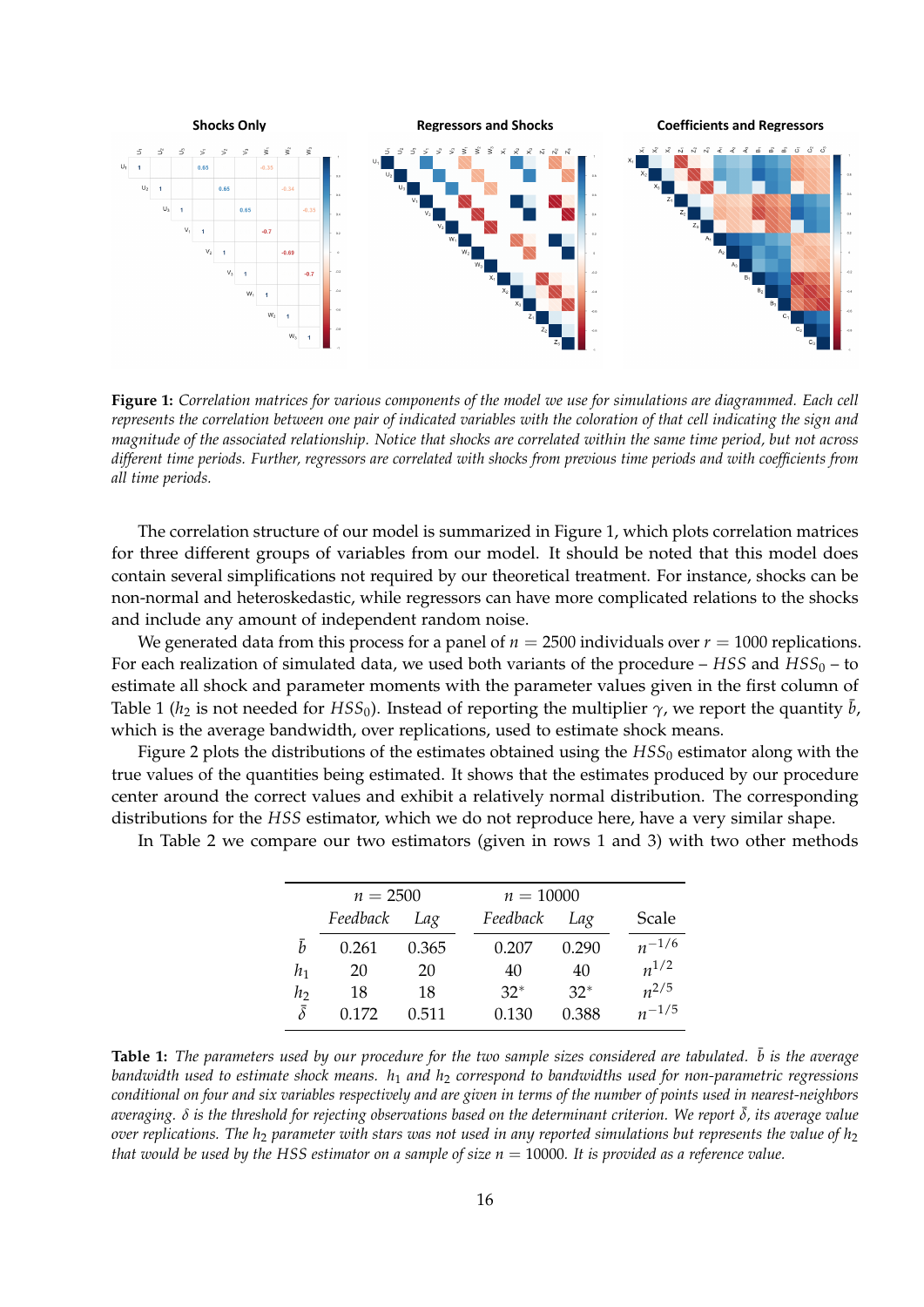

**Figure 2:** *The distributions of parameter estimates obtained by the HSS*<sup>0</sup> *estimator for the feedback data generating process with two different sample sizes are plotted. The histograms in blue correspond to n* = 2500 *and the ones in red represent estimates for n* = 10, 000*. Solid black lines near the center of each distribution indicate the true value of the underlying parameter moments and the dotted lines indicate the mean of the distribution of estimates.*

available from previous literature. The second row summarizes the performance of the estimator proposed by Graham and Powell (2012), which was intended to estimate parameter moments in a similar but more restrictive panel data model. Note that their procedure requires the selection of one parameter – a bandwidth for the selection of stayers – which we do by generalizing the heuristic used in their applied example. Specifically, we estimate the standard deviation  $c<sub>D</sub>$  of the determinant of the matrix *A* as defined in (5) and then set the bandwidth to be  $h = 0.5c_D \times n^{-1/3}$ . This results in approximately four percent of the population being classified as stayers in each replication. For reference, with our choice of parameters we classify on average 2.5 percent of the population as stayers and reject about four percent of the sample as ill-conditioned.

The fourth row of Table 2 describes the results obtained by ignoring the structure of the data and simply applying OLS within each period. That is, we consider the data for each period separately and use OLS to estimate  $(A_t, B_t, C_t)$  independently for  $t = 1, 2, 3$ . We then derive the shock estimates  $\text{as } (U_t, V_t, W_t) = (A_t, B_t, C_t) - (A_{t-1}, B_{t-1}, C_{t-1}).$ 

Each entry of these three rows provides a different performance metric. The first entry of each row gives the relative bias of the associated estimates. For an arbitrary parameter *P*, with  $E[P]$ *j* representing the estimate of *E*[*P*] obtained on replication *j*, this quantity is defined as

$$
\text{Rel. Bias} = \frac{1}{E[P]} \left| \frac{1}{r} \sum_{j=1}^{r} \widehat{E[P]}_j - E[P] \right| \tag{11}
$$

The second entry of each row gives the root Mean Square Error (rMSE) of the associated estimates:

$$
rMSE = \sqrt{\frac{1}{r} \sum_{j=0}^{r} \left( \widehat{E[P]_j} - E[P] \right)^2}
$$
(12)

The third entry of each row provides a comparison between methods by calculating the ratio of the rMSE obtained using the indicated estimator to that achieved by our own baseline procedure, *HSS*. This quantity is thus given by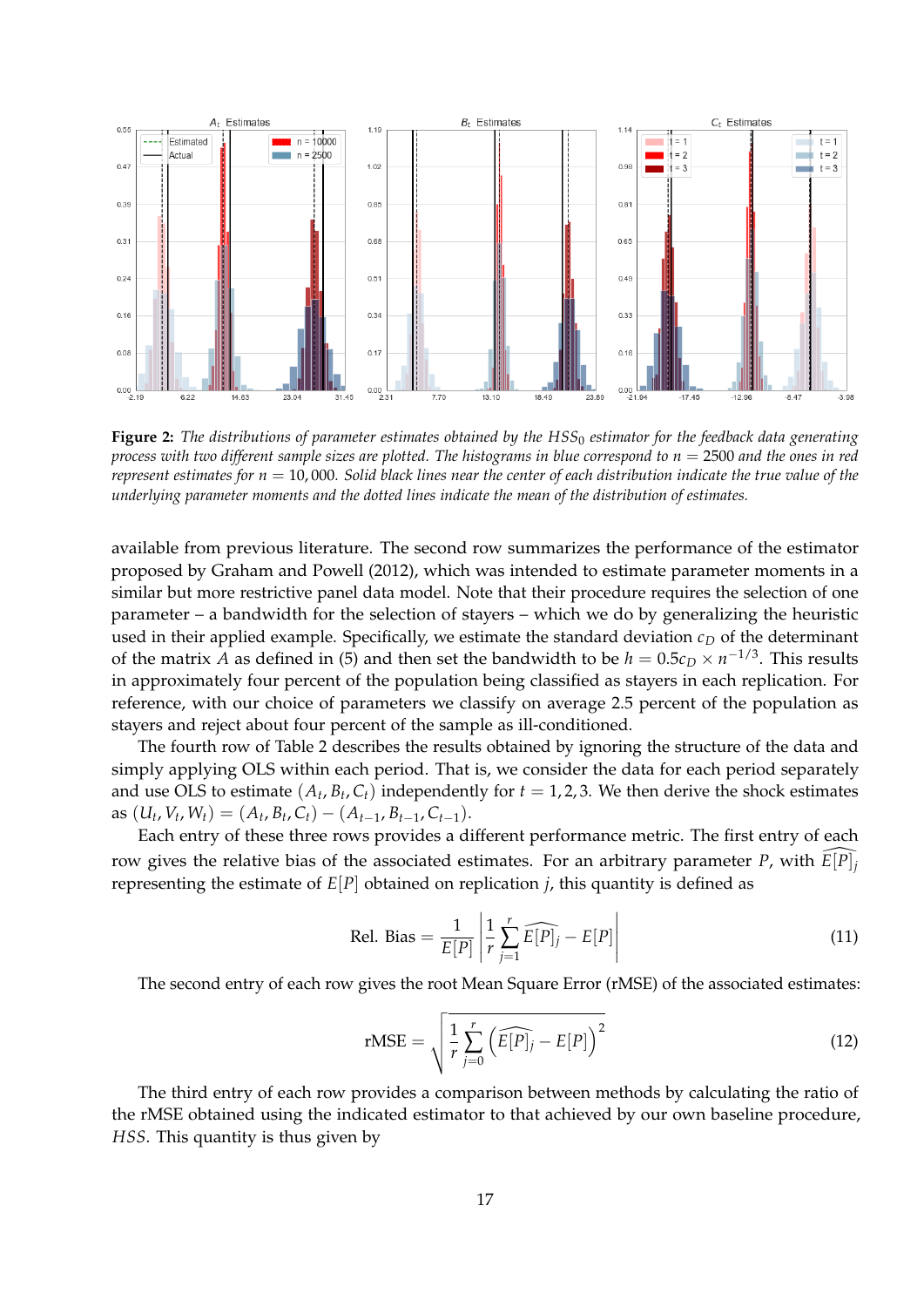|                  |           |                          | $U_t$ |              |                          | $V_t$        |              |       | $W_t$        |              |
|------------------|-----------|--------------------------|-------|--------------|--------------------------|--------------|--------------|-------|--------------|--------------|
|                  |           | $t=1$                    | $t=2$ | $t=3$        | $t=1$                    | $t=2$        | $t=3$        | $t=1$ | $t=2$        | $t=3$        |
| <b>HSS</b>       | Rel. Bias |                          | 0.02  | 0.04         | —                        | 0.004        | 0.03         |       | 0.02         | 0.010        |
|                  | rMSE      |                          | 2.10  | 2.42         |                          | 0.96         | 1.11         |       | 0.95         | 1.08         |
|                  | Rel. rMSE |                          | 1     | $\mathbf{1}$ |                          | $\mathbf{1}$ | $\mathbf{1}$ |       | $\mathbf{1}$ | $\mathbf{1}$ |
| <b>GP</b>        | Rel. Bias | —                        | 0.15  | 0.12         | —                        | 0.10         | 0.10         |       | 0.16         | 0.12         |
|                  | rMSE      | —                        | 5.24  | 5.07         | —                        | 2.45         | 2.18         |       | 2.21         | 2.21         |
|                  | Rel. rMSE |                          | 2.50  | 2.10         | —                        | 2.54         | 1.97         |       | 2.31         | 2.06         |
| HSS <sub>0</sub> | Rel. Bias |                          | 0.001 | 0.03         | $\overline{\phantom{0}}$ | 0.002        | 0.03         |       | 0.03         | 0.02         |
|                  | rMSE      | —                        | 2.03  | 2.40         | $\qquad \qquad -$        | 0.94         | 1.09         |       | 0.95         | 1.05         |
|                  | Rel. rMSE |                          | 0.97  | 0.99         |                          | 0.97         | 0.98         |       | 1.00         | 0.98         |
| <b>OLS</b>       | Rel. Bias | $\overline{\phantom{0}}$ | 0.09  | 0.009        | $\qquad \qquad -$        | 0.05         | 0.009        |       | 0.03         | 0.004        |
|                  | rMSE      |                          | 1.03  | 0.60         |                          | 0.49         | 0.28         |       | 0.30         | 0.29         |
|                  | Rel. rMSE |                          | 0.49  | 0.25         |                          | 0.51         | 0.25         |       | 0.31         | 0.27         |
|                  |           |                          |       |              |                          |              |              |       |              |              |
|                  |           |                          | $A_t$ |              |                          | $B_t$        |              |       | $C_t$        |              |
|                  |           | $t=1$                    | $t=2$ | $t=3$        | $t=1$                    | $t=2$        | $t=3$        | $t=1$ | $t=2$        | $t=3$        |
| <b>HSS</b>       | Rel. Bias | 0.29                     | 0.08  | 0.06         | 0.08                     | 0.03         | 0.03         | 0.02  | 0.02         | 0.02         |
|                  | rMSE      | 1.99                     | 1.63  | 2.45         | 0.90                     | 0.71         | 1.05         | 0.81  | 0.60         | 0.93         |

*Feedback Data Generating Process*

| GP               | Rel. Bias | 0.12 | 0.09 | 0.10 | 0.06 | 0.04 | 0.06 | 0.06  | 0.03 | 0.03 |
|------------------|-----------|------|------|------|------|------|------|-------|------|------|
|                  | rMSE      | 3.40 | 3.12 | 4.33 | 1.56 | 1.41 | 1.88 | 1.47  | 1.32 | 1.43 |
|                  | Rel. rMSE | 1.71 | 1.92 | 1.77 | 1.73 | 1.99 | 1.78 | 1.80  | 2.19 | 1.53 |
| HSS <sub>0</sub> | Rel. Bias | 0.34 | 0.08 | 0.06 | 0.09 | 0.03 | 0.03 | 0.004 | 0.02 | 0.02 |
|                  | rMSE      | 2.04 | 1.62 | 2.43 | 0.91 | 0.70 | 1.05 | 0.78  | 0.60 | 0.91 |
|                  | Rel. rMSE | 1.02 | 0.99 | 0.99 | 1.01 | 0.99 | 0.99 | 0.95  | 0.99 | 0.98 |
| <b>OLS</b>       | Rel. Bias | 2.24 | 0.59 | 0.28 | 0.65 | 0.27 | 0.18 | 0.18  | 0.12 | 0.08 |
|                  | rMSE      | 6.74 | 7.66 | 7.79 | 3.23 | 3.67 | 3.74 | 1.25  | 1.43 | 1.46 |
|                  | Rel. rMSE | 3.39 | 4.70 | 3.18 | 3.59 | 5.19 | 3.55 | 1.54  | 2.37 | 1.57 |
|                  |           |      |      |      |      |      |      |       |      |      |

*Rel. rMSE* 1 1 1 1 1 1 1 1 1

**Table 2:** *Summary statistics are tabulated for the performance of several estimators in fitting the parameters of our feedback data generating process. The first and second entries of each row give the relative bias and rMSE respectively, while the third computes the ratio of rMSE for each estimator to that obtained using the HSS benchmark. Values of this last metric that are greater than one indicate better performance by HSS.*

$$
Rel. rMSE = \frac{rMSE \text{ Alternative}}{rMSE \text{ HSS}}
$$
\n
$$
(13)
$$

Notice that the relative rMSE for *HSS* is exactly one by construction and values greater than one indicate that *HSS* outperforms the listed estimator, in terms of rMSE, by the given factor.

Table 2 demonstrates that there is practically no difference in the performance of *HSS* and *HSS*0, though the latter estimator is significantly more computationally efficient and requires choosing three rather than four parameters. Additionally, this table provides strong evidence that either of our estimators is able to offer significant improvements over both the Graham Powell methodology and naive application of OLS. Both procedures outperform both the Graham Powell procedure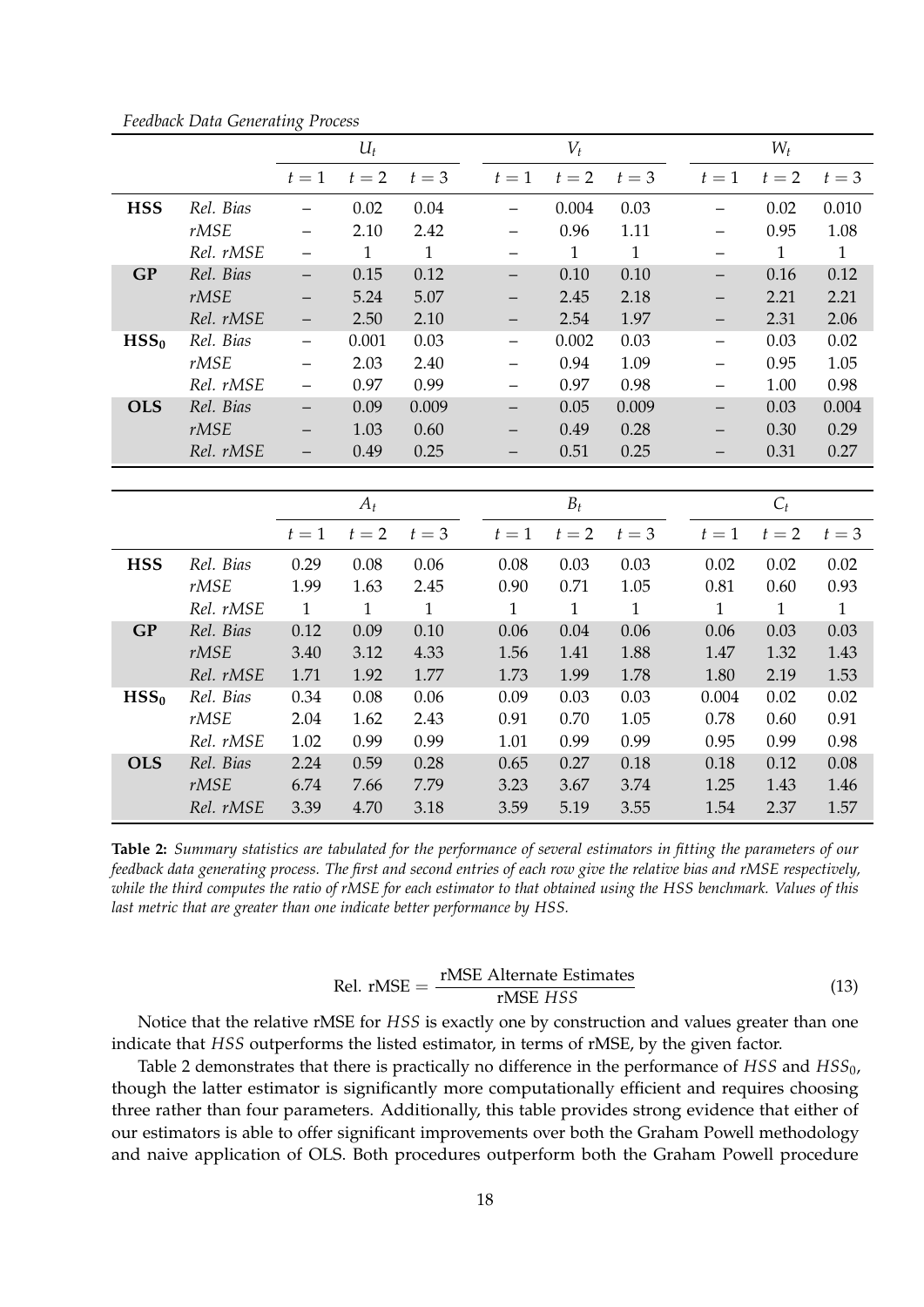|              |           |        | $U_t$  |        |                   | $V_t$  |        |                          | $W_t$  |        |  |
|--------------|-----------|--------|--------|--------|-------------------|--------|--------|--------------------------|--------|--------|--|
|              |           | $t=1$  | $t=2$  | $t=3$  | $t=1$             | $t=2$  | $t=3$  | $t=1$                    | $t=2$  | $t=3$  |  |
| $n = 2500$   | Rel. Bias |        | 0.00   | 0.03   | -                 | 0.00   | 0.03   |                          | 0.03   | 0.02   |  |
|              | Std. Err. |        | (2.03) | (2.34) | -                 | (0.94) | (1.08) |                          | (0.94) | (1.05) |  |
| $n = 10,000$ | Rel. Bias |        | 0.01   | 0.02   | $\qquad \qquad -$ | 0.00   | 0.02   | $\overline{\phantom{0}}$ | 0.01   | 0.01   |  |
|              | Std. Err. |        | (1.26) | (1.37) | —                 | (0.59) | (0.63) | $\overline{\phantom{0}}$ | (0.59) | (0.63) |  |
|              |           |        |        |        |                   |        |        |                          |        |        |  |
|              |           | $A_t$  |        |        |                   | $B_t$  |        | $C_t$                    |        |        |  |
|              |           | $t=1$  | $t=2$  | $t=3$  | $t=1$             | $t=2$  | $t=3$  | $t=1$                    | $t=2$  | $t=3$  |  |
| $n = 2500$   | Rel. Bias | 0.34   | 0.08   | 0.06   | 0.09              | 0.03   | 0.03   | 0.00                     | 0.02   | 0.02   |  |
|              | Std. Err. | (1.76) | (1.25) | (1.88) | (0.79)            | (0.56) | (0.86) | (0.78)                   | (0.57) | (0.85) |  |
| $n = 10,000$ | Rel. Bias | 0.34   | 0.09   | 0.05   | 0.08              | 0.03   | 0.03   | 0.02                     | 0.02   | 0.01   |  |
|              | Std. Err. | (1.01) | (0.73) | (1.12) | (0.47)            | (0.33) | (0.51) | (0.48)                   | (0.32) | (0.51) |  |

**Table 3:** *Parameter estimates for our feedback process are compared on sample sizes of n* = 2500 *and n* = 10, 000*. The table shows that increasing the sample size by a factor of four does decrease the resulting standard error by roughly a factor of two, as theory suggests.*

and OLS in terms of rMSE for all coefficient moments, and offer improvements in relative bias in many instances as well. For the shock moments, our procedure again dominates the Graham Powell methodology but it is interesting to note that the naive application of OLS performs better than all other estimators.

We also analyzed the asymptotic behavior of our estimator empirically by again simulating data from the model described above but this time for a panel of  $n = 4 \cdot 2500 = 10000$  individuals. For each of  $r = 1000$  replications, we fit the  $HSS_0$  estimator to the simulated data using the parameters given in the second column of Table 1. The resulting estimates are plotted in Figure 2 and tabulated in Table 3. The histograms suggest that these estimates are again normally distributed and the table shows that this increase of the sample size by a factor of four roughly halves the standard errors of our estimates, suggestive of root-n convergence.

## Lagged Response Data Generating Process

One theoretical advantage of our estimator is that it allows for models that include lags of the response variable as regressors – something that to our knowledge has not yet been accomplished by previous literature. Given the importance of models of this form in many applied settings, we now use simulated data to analyze the performance of our estimator in regards to the lagged response setting in particular.

We again generate multivariate normal shocks, except now the means are smaller in magnitude. These changes simplify the model and result in regressor magnitudes that are more stable over time. Specifically, shocks are generated for  $t = 0, \ldots, 3$  according to

$$
\begin{bmatrix} U_t \\ V_t \\ W_t \end{bmatrix} \sim N \left( \begin{bmatrix} \mu_{U_t} \\ \mu_{V_t} \\ \mu_{W_t} \end{bmatrix}, \begin{bmatrix} 1.00 & 0.33 & -0.18 \\ 0.33 & 0.25 & -0.18 \\ -0.18 & -0.18 & 0.25 \end{bmatrix} \right)
$$
(14)

with the means in each period defined as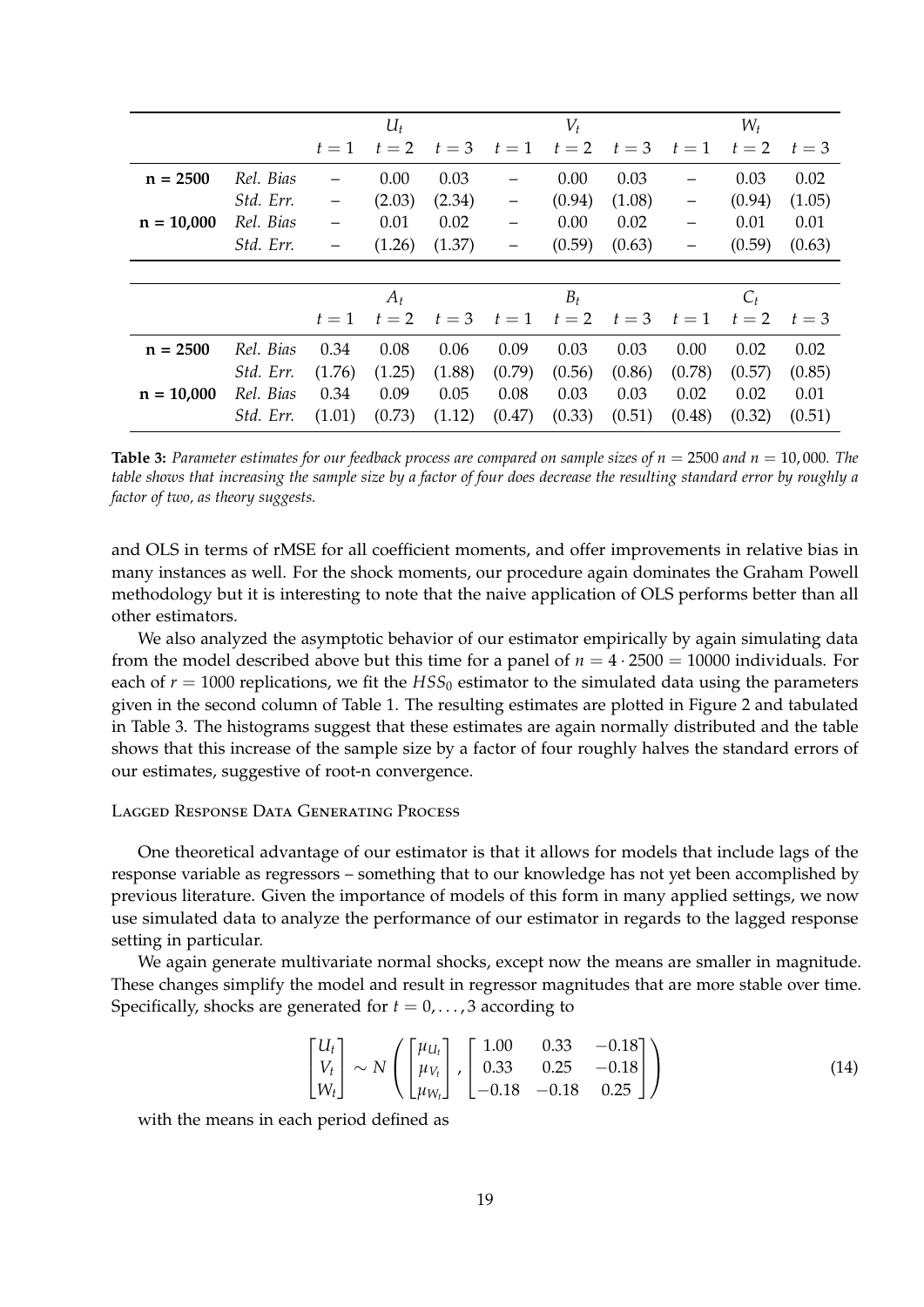|                  |           |                          | $U_t$        |              |      |                          | $V_t$        |              |      |                          | $W_t$        |              |
|------------------|-----------|--------------------------|--------------|--------------|------|--------------------------|--------------|--------------|------|--------------------------|--------------|--------------|
|                  |           | $t=1$                    | $t=2$        | $t=3$        |      | $t=1$                    | $t=2$        | $t=3$        |      | $t=1$                    | $t=2$        | $t=3$        |
| <b>HSS</b>       | Rel. Bias | -                        | 0.10         | 0.006        |      | $\overline{\phantom{0}}$ | 0.05         | 0.20         |      | —                        | 0.17         | 0.24         |
|                  | rMSE      |                          | 0.13         | 0.13         |      |                          | 0.22         | 0.22         |      |                          | $0.18\,$     | 0.14         |
|                  | Rel. rMSE | —                        | $\mathbf{1}$ | $\mathbf{1}$ |      |                          | $\mathbf{1}$ | $\mathbf{1}$ |      | —                        | $\mathbf{1}$ | $\mathbf{1}$ |
| <b>GP</b>        | Rel. Bias | $\qquad \qquad -$        | 0.97         | 2.66         |      | $\overline{\phantom{0}}$ | 0.05         | 0.33         |      | $\equiv$                 | 0.06         | 0.31         |
|                  | rMSE      |                          | 0.38         | 0.43         |      | —                        | 0.63         | 0.55         |      | $\qquad \qquad -$        | 0.50         | 0.25         |
|                  | Rel. rMSE | -                        | 2.82         | 3.38         |      | -                        | 2.90         | 2.50         |      | -                        | 2.72         | 1.76         |
| HSS <sub>0</sub> | Rel. Bias | $\overline{\phantom{0}}$ | 0.24         | 0.02         |      | $\qquad \qquad -$        | 0.04         | 0.25         |      | $\qquad \qquad -$        | 0.19         | 0.25         |
|                  | rMSE      |                          | 0.14         | 0.12         |      | $\qquad \qquad -$        | 0.22         | 0.21         |      | —                        | 0.20         | 0.15         |
|                  | Rel. rMSE | $\overline{\phantom{0}}$ | 1.03         | 0.97         |      | $\qquad \qquad -$        | 1.00         | 0.98         |      | $\overline{\phantom{0}}$ | 1.07         | 1.01         |
| <b>OLS</b>       | Rel. Bias | $-$                      | 4.69         | 5.14         |      |                          | 3.13         | 0.73         |      |                          | 2.17         | 1.91         |
|                  | rMSE      |                          | 0.47         | 0.52         |      |                          | 0.79         | 0.23         |      | —                        | 0.66         | 0.58         |
|                  | Rel. rMSE | -                        | 3.53         | 4.11         |      | $\qquad \qquad -$        | 3.64         | 1.04         |      | —                        | 3.59         | 4.02         |
|                  |           |                          |              |              |      |                          |              |              |      |                          |              |              |
|                  |           |                          | $A_t$        |              |      |                          | $B_t$        |              |      |                          | $C_t$        |              |
|                  |           | $t=1$                    | $t=2$        | $t=3$        |      | $t=1$                    | $t=2$        | $t=3$        |      | $t=1$                    | $t=2$        | $t=3$        |
| <b>HSS</b>       | Rel. Bias | 0.03                     | 0.02         | 0.03         |      | 0.13                     | 0.10         | 0.03         |      | 0.22                     | 0.09         | 0.006        |
|                  | rMSE      | 0.17                     | 0.17         | 0.21         |      | 0.21                     | 0.15         | 0.19         |      | 0.23                     | 0.13         | 0.06         |
|                  | Rel. rMSE | $\mathbf{1}$             | $\mathbf{1}$ | $\mathbf{1}$ |      | $\mathbf{1}$             | $\mathbf{1}$ | $\mathbf{1}$ |      | $\mathbf{1}$             | $\mathbf{1}$ | $\mathbf{1}$ |
| <b>GP</b>        | Rel. Bias | 0.07                     | 0.06         | 0.51         |      | 0.02                     | 0.03         | 0.10         |      | 0.06                     | 0.02         | 0.06         |
|                  | rMSE      | 0.30                     | 0.31         | 0.55         |      | 0.52                     | 0.28         | 0.43         |      | 0.51                     | 0.18         | 0.14         |
|                  | Rel. rMSE | 1.80                     | 1.82         | 2.58         |      | 2.45                     | 1.87         | 2.24         |      | 2.23                     | 1.45         | 2.16         |
| HSS <sub>0</sub> | Rel. Bias | 0.04                     | 0.009        | 0.01         |      | 0.14                     | 0.10         | 0.02         |      | 0.22                     | 0.09         | 0.003        |
|                  | rMSE      | 0.18                     | 0.18         |              | 0.21 | 0.15                     | 0.19         |              | 0.24 | 0.13                     | 0.07         |              |
|                  | Rel. rMSE | 1.07                     | 1.02         | 0.98         |      | 1.00                     | 1.00         | 1.00         |      | 1.06                     | 1.00         | 1.06         |

*Lagged Response Model*

**Table 4:** *Summary statistics are tabulated for the performance of several estimators in fitting the parameters of our lagged response process. The first and second entries of each row give the relative bias and rMSE respectively, while the third computes the ratio of the rMSE of each estimator to that obtained by the HSS benchmark. Values of this last metric that are greater than one indicate better performance by HSS.*

**OLS** *Rel. Bias* 1.23 0.74 1.72 1.35 0.14 0.29 0.02 0.74 1.03

*rMSE* 0.98 0.52 1.03 0.68 0.13 0.33 0.06 0.67 1.24 *Rel. rMSE* 5.95 2.98 4.87 3.20 0.88 1.70 0.26 5.23 19.23

$$
(\mu_{U_t}, \mu_{V_t}, \mu_{W_t}) = \begin{cases} (-0.4, -0.25, 0.30) & \text{for } t = 0, 1\\ (0.10, -0.25, 0.30) & \text{for } t = 2, 3 \end{cases}
$$

Notice that the correlation between shocks within each period has not changed from (14), the different covariance matrix results from the reduced variances only.

Coefficients are exactly the cumulative sums of shocks as in equation (8). Regressors are simulated similarly as to before except now  $Z_t$  is the one-period lagged response variable and we no longer offset regressors away from having zero mean. That is, we generate the intermediate variables given by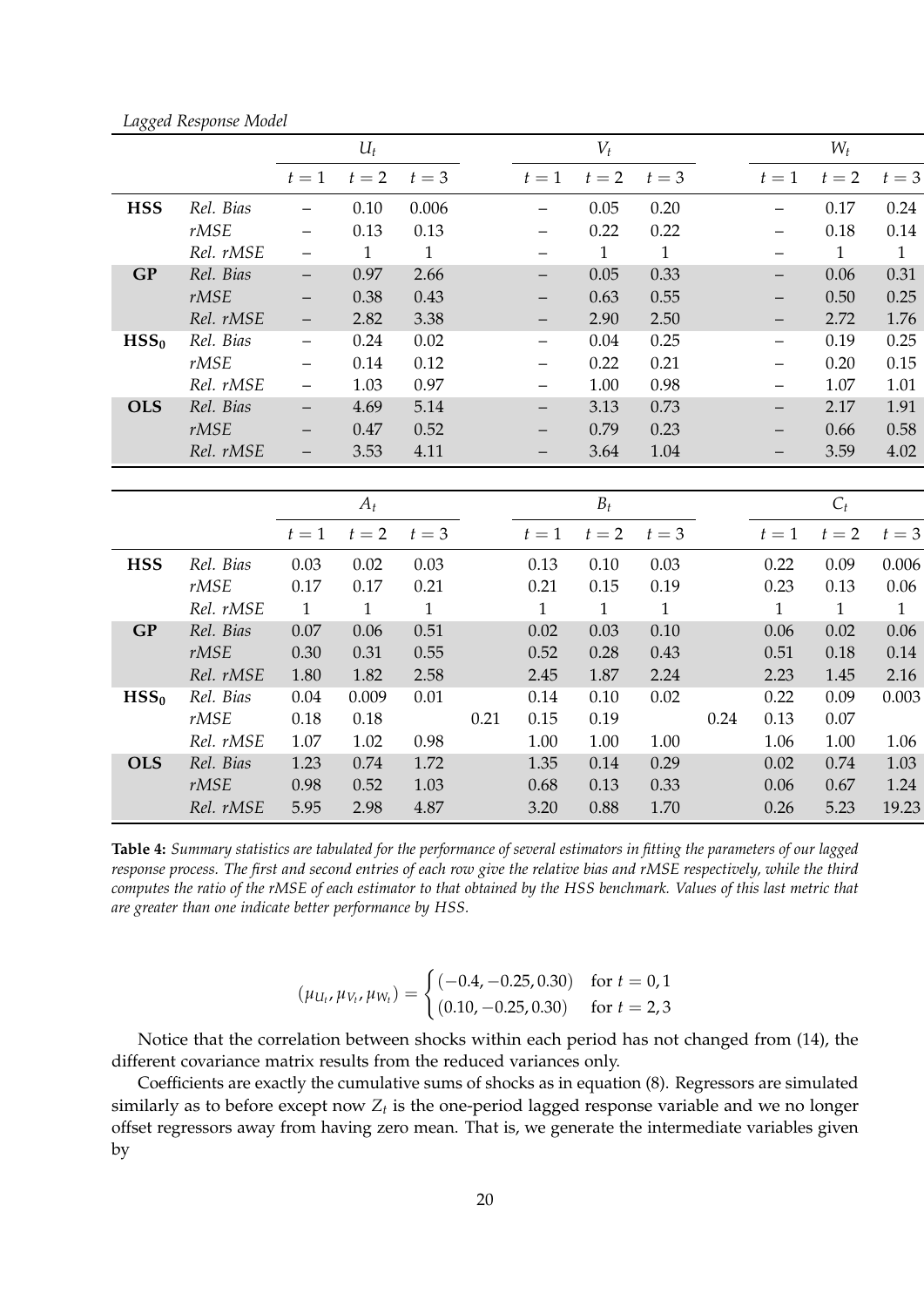|              |           |        | $U_t$  |        |                   | $V_t$  |        |        | $W_t$  |        |  |
|--------------|-----------|--------|--------|--------|-------------------|--------|--------|--------|--------|--------|--|
|              |           | $t=1$  | $t=2$  | $t=3$  | $t=1$             | $t=2$  | $t=3$  | $t=1$  | $t=2$  | $t=3$  |  |
| $n = 2500$   | Rel. Bias |        | 0.24   | 0.02   |                   | 0.04   | 0.25   |        | 0.19   | 0.25   |  |
|              | Std. Err. |        | (0.14) | (0.12) | -                 | (0.22) | (0.20) |        | (0.19) | (0.13) |  |
| $n = 10,000$ | Rel. Bias |        | 0.11   | 0.05   | $\qquad \qquad -$ | 0.04   | 0.12   | -      | 0.11   | 0.17   |  |
|              | Std. Err. |        | (0.08) | (0.08) | —                 | (0.13) | (0.13) |        | (0.11) | (0.08) |  |
|              |           |        |        |        |                   |        |        |        |        |        |  |
|              |           | $A_t$  |        |        |                   | $B_t$  |        | $C_t$  |        |        |  |
|              |           | $t=1$  | $t=2$  | $t=3$  | $t=1$             | $t=2$  | $t=3$  | $t=1$  | $t=2$  | $t=3$  |  |
| $n = 2500$   | Rel. Bias | 0.04   | 0.01   | 0.01   | 0.14              | 0.10   | 0.02   | 0.22   | 0.09   | 0.00   |  |
|              | Std. Err. | (0.17) | (0.18) | (0.21) | (0.20)            | (0.13) | (0.19) | (0.20) | (0.10) | (0.07) |  |
| $n = 10,000$ | Rel. Bias | 0.03   | 0.02   | 0.02   | 0.12              | 0.10   | 0.04   | 0.18   | 0.08   | 0.02   |  |
|              | Std. Err. | (0.09) | (0.09) | (0.12) | (0.12)            | (0.07) | (0.11) | (0.12) | (0.06) | (0.04) |  |

**Table 5:** Parameter estimates for our lagged response process are compared on sample sizes of  $n = 2500$  and  $n = 10,000$ . *The table shows that increasing the sample size by a factor of four does decrease the resulting standard error by roughly a factor of two, suggestive of* <sup>√</sup> *n convergence.*

$$
\begin{aligned}\n\widetilde{X}_1 &= V_0 + 0.25W_0 \\
\widetilde{X}_2 &= V_1 + 0.25W_1 + 0.15(V_0 + 0.25W_0) \\
\widetilde{X}_3 &= V_2 + 0.25W_2 + 0.15(V_1 + 0.25W_1) + 0.15^2(V_0 + 0.25W_0) \\
\widetilde{Z}_1 &= -0.25V_0 + W_0 \\
Z_2 &= Y_1 \\
Z_3 &= Y_2\n\end{aligned}
$$

and then standardize the intermediate variables to produce the associated regressors. That is,

$$
X_t = \frac{\widetilde{X}_t - E[\widetilde{X}_t]}{\sqrt{\text{Var}[\widetilde{X}_t]}}, \ \ Z_t = \frac{\widetilde{Z}_t - E[\widetilde{Z}_t]}{\sqrt{\text{Var}[\widetilde{Z}_t]}}
$$

Notice that the lagged response variables  $Z_2$  and  $Z_3$  are not standardized.

Again, we simulated data from this model for a cross-section of *n* = 2500 individuals and fit each estimator over  $r = 1000$  replications. The parameters used by both versions of our estimator are summarized in the first column of Table 1, again  $HSS_0$  does not use  $h_1$ . Summary statistics for the resulting parameter distributions, as described in equations (11) - (13), are given in Table 4. This table shows that either variant of our estimator dominates both the Graham Powell procedure and naive OLS in terms of rMSE for all quantities and performs better in terms of bias in many cases as well. Notice that the OLS estimates of the shock moments now appear to be inconsistent, unlike in the feedback case.

We also considered a larger panel of  $n = 10000$  for the lagged response model, again to analyze the asymptotic behavior of our estimator empirically. The results of applying the  $HSS<sub>0</sub>$  estimator to data simulated from this model, with parameters described in Table 1, are given in Table 5 and again suggest root-n convergence of the estimator.